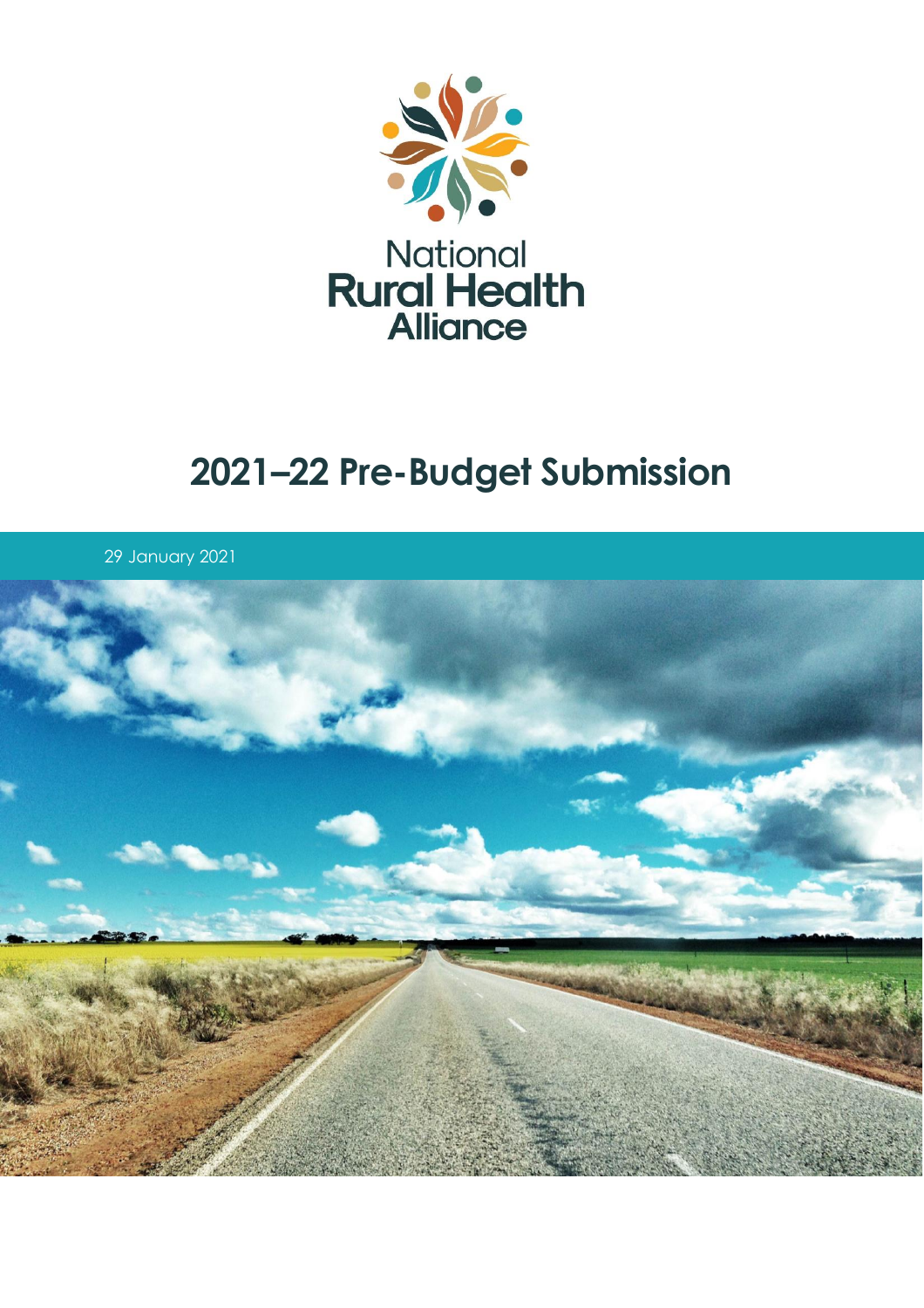… healthy and sustainable rural, regional and remote communities



Postal Address: PO Box 280 Deakin West ACT 2600 Address: 10 Campion St Deakin ACT 2600 Phone: 02 6285 4660 Fax: 02 6285 4670 Email: nrha@ruralhealth.org.au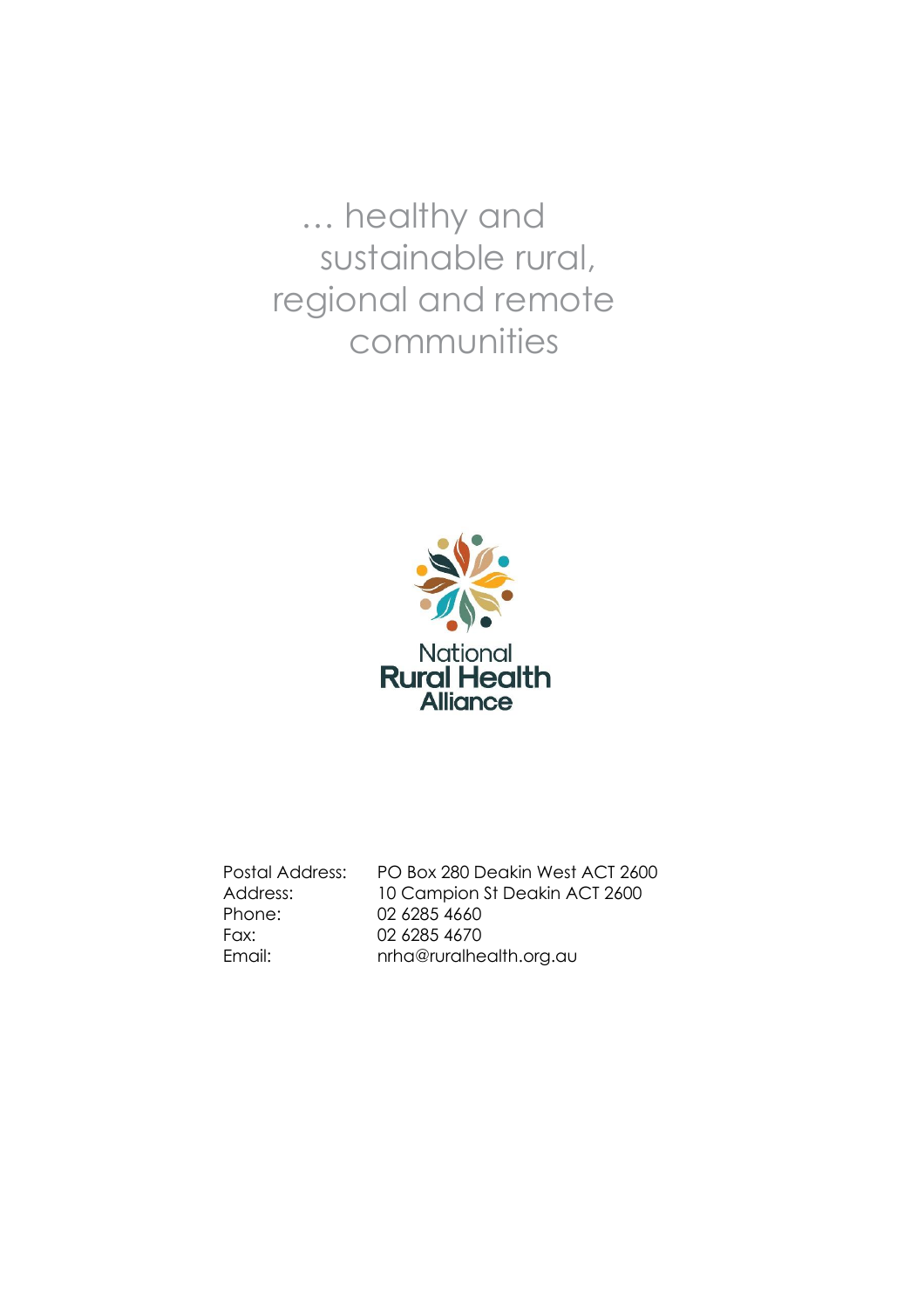

29 January 2021

The Hon Josh Frydenberg MP Treasurer Parliament House CANBERRA ACT 2600

Dear Treasurer

#### **National Rural Health Alliance—2021–22 Pre-Budget Submission**

The National Rural Health Alliance (the Alliance) is pleased to provide a submission for the 2021–22 Federal Budget. The Alliance is the peak body for rural and remote health in Australia. We represent 44 member bodies (see Appendix 1), and our vision is for healthy and sustainable rural, regional and remote (rural) communities.

### **OVERVIEW**

Rural, regional and remote Australia is not only home to more than seven million Australians, it is also the source of much of the nation's economic contribution with around two thirds of Australia's export earnings come from regional industries such as agriculture, tourism, retail, services and manufacturing<sup>1</sup>.

The Australians who live in rural, regional and remote Australia enjoy the benefits of living in smaller communities with a strong sense of community spirit, less congestion and, depending on location, more affordable housing. The Household, Income and Labour Dynamics in Australia (HILDA) survey found that Australians living in towns with fewer than 1,000 people generally experienced higher levels of life satisfaction than those in urban areas and major cities.<sup>2</sup>

A major disadvantage to rural living is, however, reduced access to services and in particular access to health services. On average, Australians living in rural and remote areas have shorter lives, higher levels of disease and injury and poorer access to and use of health services, compared with people living in metropolitan areas.<sup>3</sup> Despite there being a high level of awareness of the often significant disparities in health outcomes between urban and rural Australia, health outcomes for rural Australians have not been consistently improving over time, but rather are stagnating or, in some instances, declining.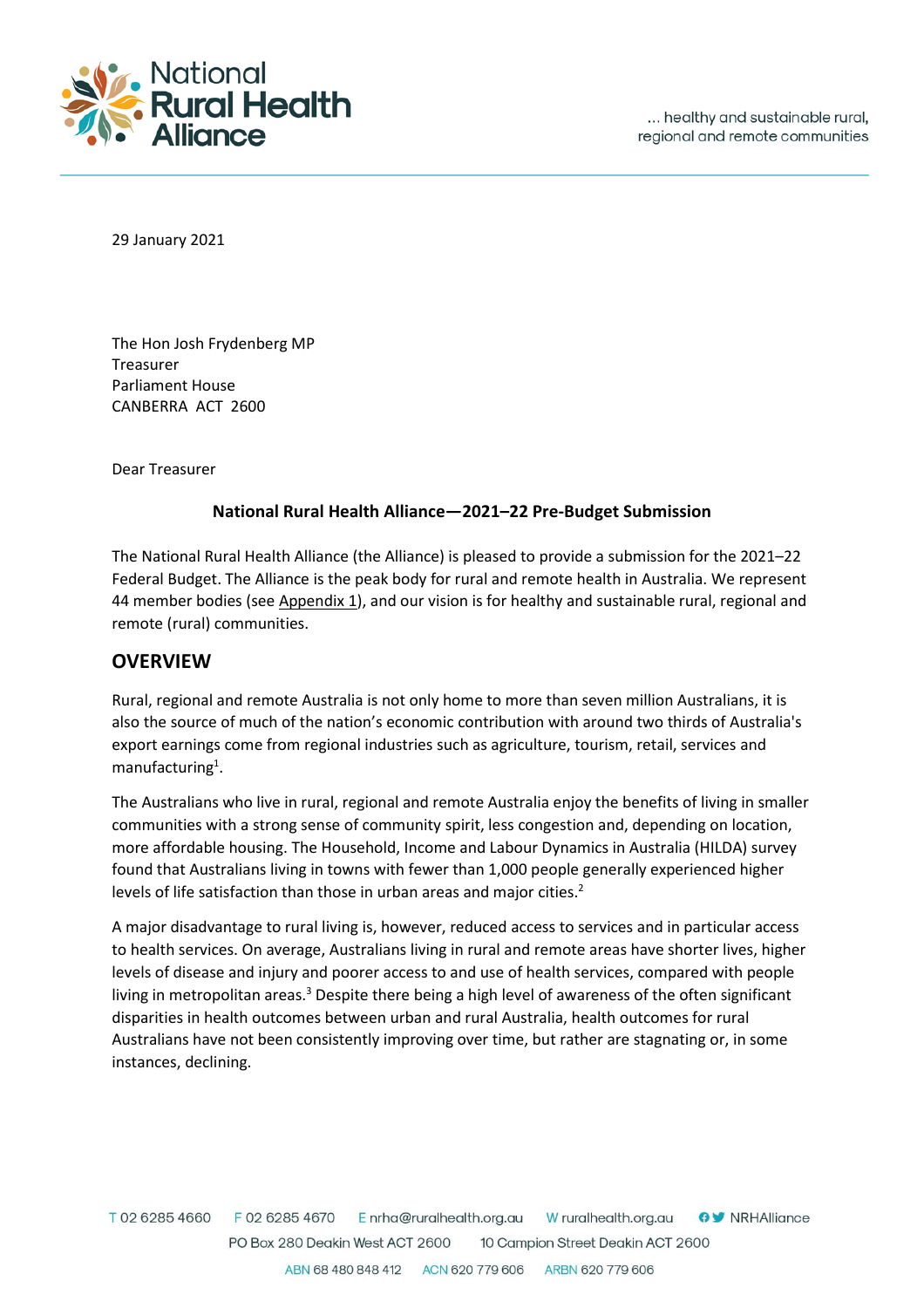

Rural and remote Australians recognise that they cannot always have ready access to the level of service that metropolitan Australians enjoy, but they should have access to quality and affordable health care which does not compromise the standard of care they receive or their health outcomes.

The National Rural Health Alliance believes that all Australians, wherever they live, should have access to comprehensive, high-quality, accessible and appropriate health services, and the opportunity for equitable health outcomes. The Alliance does not consider that poor health or premature death should be an accepted outcome of living in rural, regional and remote Australia.

The Alliance has three overarching 2021-22 Pre-Budget proposals targeting rural, regional and remote Australian communities, each with a number of proposed initiatives underneath them. The first overarching proposal is for the development of a new National Rural Health Strategy and Implementation Plan. The second proposal is for a focus on alternative funding for innovative models of care. The third proposal involves strengthening health system access and telehealth in the bush.

A summary of the Alliance's proposals and expected costs over the forward estimates are found on the following page. Further details of each proposals can be found at Appendix 2.

Yours sincerely

**Dr Gabrielle O'Kane** Chief Executive Officer

References:

- <sup>1</sup> Australian Government Department of Infrastructure, Transport, Regional Development and Communications https://www.regional.gov.au/regional/
- <sup>2</sup> Wilkins R 2015. The Household, Income and Labour Dynamics in Australia Survey: selected findings from [waves 1 to 12.](https://melbourneinstitute.unimelb.edu.au/__data/assets/pdf_file/0006/2155506/hilda-statreport-2015.pdf) Melbourne: Melbourne Institute of Applied Economic and Social Research.

<sup>3</sup> Australian Institute of Health and Welfare 2019. Rural & remote health. Cat. no. PHE 255. Canberra: AIHW. Viewed 22 December 2020, https://www.aihw.gov.au/reports/rural-remote-australians/rural-remote-health

T0262854660 F 02 6285 4670 Enrha@ruralhealth.org.au W ruralhealth.org.au **OV** NRHAlliance PO Box 280 Deakin West ACT 2600 10 Campion Street Deakin ACT 2600 ABN 68 480 848 412 ACN 620 779 606 ARBN 620 779 606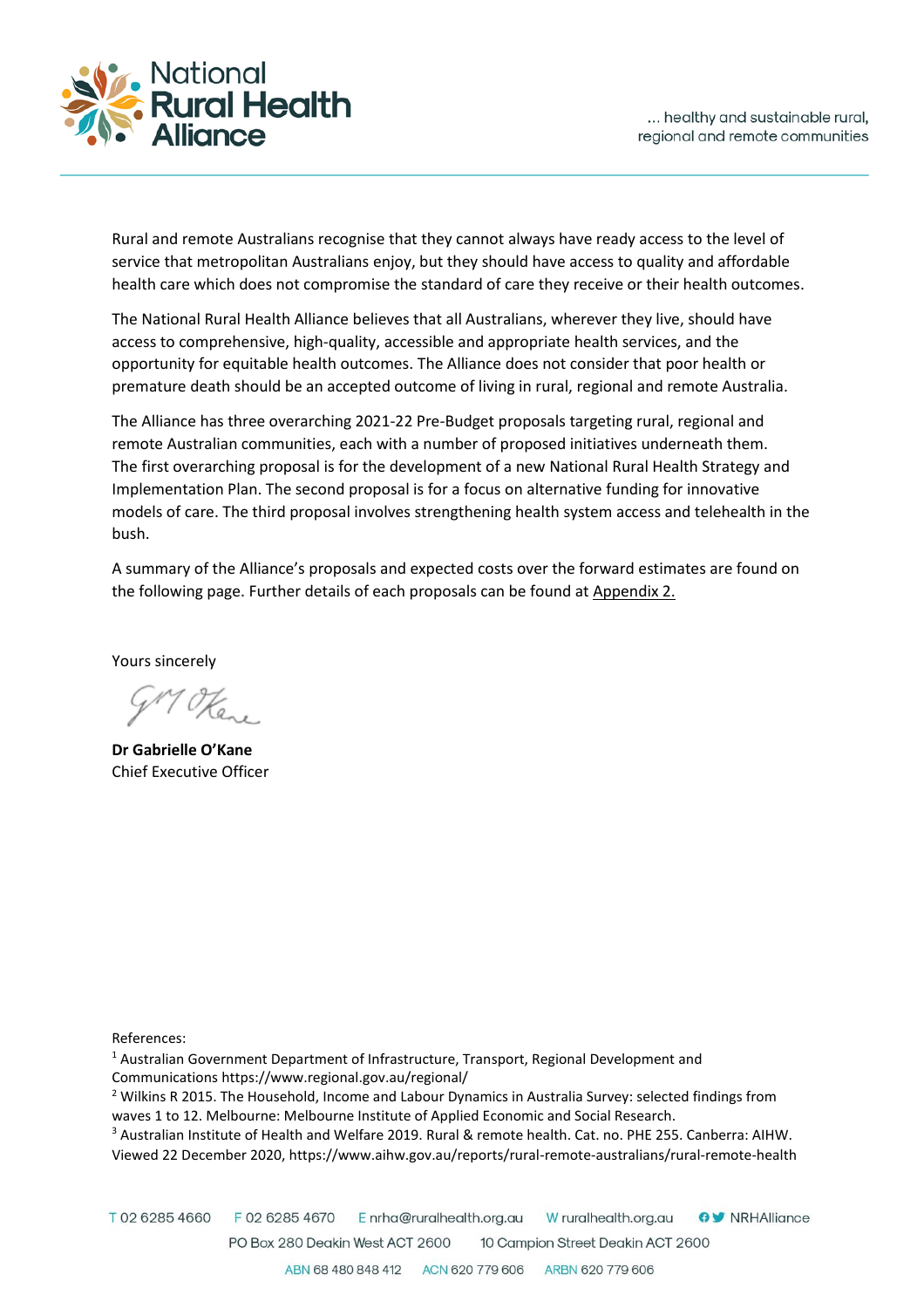#### **SUMMARY OF PROPOSALS – PRE-BUDGET SUBMISSION 2021-22**

| <b>Objectives</b>                                      | <b>Why this matters</b>                                                                        | <b>Proposed work elements</b>                                                           | <b>Resources</b>       |
|--------------------------------------------------------|------------------------------------------------------------------------------------------------|-----------------------------------------------------------------------------------------|------------------------|
| <b>1. NATIONAL RURAL HEALTH STRATEGY</b>               |                                                                                                |                                                                                         |                        |
| (A) Development of Strategy and                        | Continued disparity in health outcomes by remoteness                                           | Lead development of the Strategy and Implementation Plan with wide consultations        | \$1,525,820            |
| <b>Implementation Plan</b>                             | Lack of overarching Commonwealth framework to address this inequity                            | Develop a set of goals, priorities and enablers for reform over the short, medium and   |                        |
|                                                        |                                                                                                | long term                                                                               |                        |
| (B) Launch of Strategy and                             | Need for definitive actions to achieve rural health targets                                    | Promote awareness of Strategy and Implementation Plan                                   | \$381,340              |
| <b>Implementation Plan</b>                             | Systems approach to enable optimal resource allocation and usage                               |                                                                                         |                        |
| (C) Ongoing review and                                 | Accountability against measurable targets                                                      | Annual review and reporting                                                             | \$586,500 <sup>a</sup> |
| evaluation                                             | Efficient use of finite resources                                                              | Five- and ten-yearly evaluation                                                         |                        |
| 2. Funding models for rural, regional and remote areas |                                                                                                |                                                                                         |                        |
| (A) Alternative funding for                            | Current funding models:                                                                        | Conduct trials of alternative models of funding in self-selected rural and remote       | \$2,500,000            |
| innovative models of care                              | - incentivise acute care                                                                       | communities                                                                             |                        |
|                                                        | - constrain flexibility of employment and scope of practice                                    | Build community partnerships and local capacity                                         |                        |
|                                                        | - limit team-based care                                                                        |                                                                                         |                        |
|                                                        | - present barriers to rural and remote practice                                                |                                                                                         |                        |
| (B) Facilitate effective change                        | Authentic co-design essential to develop local funding solutions and harness the voice and     | Conduct a series of workshop-based stakeholder engagement activities in areas of        | \$311,880              |
| management towards alternative                         | leadership of rural and remote primary care                                                    | identified need                                                                         |                        |
| funding models in general                              |                                                                                                | Report on how to implement alternative funding models rurally                           |                        |
| practices                                              |                                                                                                |                                                                                         |                        |
| (C) Continue funding Section 19(2)                     | Section 19(2) Exemptions fund the improvement of primary care services in rural communities    | Extend the Memoranda of Understanding under the Section 19(2) Exemptions program        | $(Indeterminate)^b$    |
| <b>Exemptions</b>                                      | Ongoing funding will strengthen viability of primary care and improve patient access           | to December 2023                                                                        |                        |
| 3. Health system access and telehealth in the bush     |                                                                                                |                                                                                         |                        |
| (A) Create robust patient                              | Telehealth has huge potential to increase access to healthcare in rural Australia              | Lead a rapid review to explore the current utilisation of patient end-services and      | \$45,250               |
| end-services                                           | MBS funding enables specialist care via telehealth, with support from a local clinician        | opportunities for expansion                                                             |                        |
|                                                        | This model has potential for expansion                                                         |                                                                                         |                        |
| (B) Rural recruit-assist                               | Rural health professionals often need to manage recruitment, training and retention of new     | Recruit-assist employee funded for two years to assist rural health businesses recruit, | \$121,900              |
|                                                        | staff but lack these skills                                                                    | train and retain new staff                                                              |                        |
|                                                        | Support for small private businesses could support an increase in recruitment and retention of |                                                                                         |                        |
|                                                        | rural health workforce                                                                         |                                                                                         |                        |

a. This would cost \$293,250 per annum over the Forward Estimates – ongoing for the life of the Strategy; b. The cost of extending the Section 19(2) Exemptions is excluded due to lack of historical figures for accurate esti

#### **PROJECTED FUNDING REQUIREMENT OVER THE FORWARD ESTIMATES (2021-22 TO 2024-25)**

| <b>Proposed elements</b>                      | 2021-22                  | 2022-23                  | 2023-24                  | 2024-25                  | <b>Total</b>             |
|-----------------------------------------------|--------------------------|--------------------------|--------------------------|--------------------------|--------------------------|
| 1. National Rural Health Strategy             |                          |                          |                          |                          |                          |
| (A) Development of Strategy                   | \$880,900                | \$644,920                | $\overline{\phantom{0}}$ |                          | \$1,525,820              |
| (B) Launch of Strategy                        | $\overline{\phantom{a}}$ | \$381,340                | $\overline{\phantom{a}}$ | $\overline{\phantom{a}}$ | \$381,340                |
| (C) Ongoing review and evaluation             | $\overline{\phantom{a}}$ |                          | \$293,250                | \$293,250                | \$586,500                |
| 2. Funding models for rural and remote areas  |                          |                          |                          |                          |                          |
| (A) Alternative funding for innovative models | \$1,250,000              | \$1,250,000              |                          |                          | \$2,500,000              |
| (B) Facilitate change management              |                          | $\overline{\phantom{0}}$ | \$155,940                | \$155,940                | \$311,880                |
| (C) Extend Section 19(2) Exemptions           | $\overline{\phantom{a}}$ | $\overline{\phantom{0}}$ | $\overline{\phantom{0}}$ | $\overline{\phantom{a}}$ | (Indeterminate)          |
| 3. Health system access                       |                          |                          |                          |                          |                          |
| (A) Patient end-services review               | \$45,250                 |                          | $\overline{\phantom{a}}$ |                          | \$45,250                 |
| (B) Rural recruit-assist                      | \$121,900                | \$121,900                | $\overline{\phantom{a}}$ | $\overline{\phantom{a}}$ | \$243,800                |
| <b>Total</b>                                  | \$2,298,050              | \$2,398,160              | \$449,190                | \$449,190                | \$5,594,590 <sup>a</sup> |

*a. This excludes the cost of extending the Section 19(2) Exemptions due to lack of historical figures for accurate estimates.*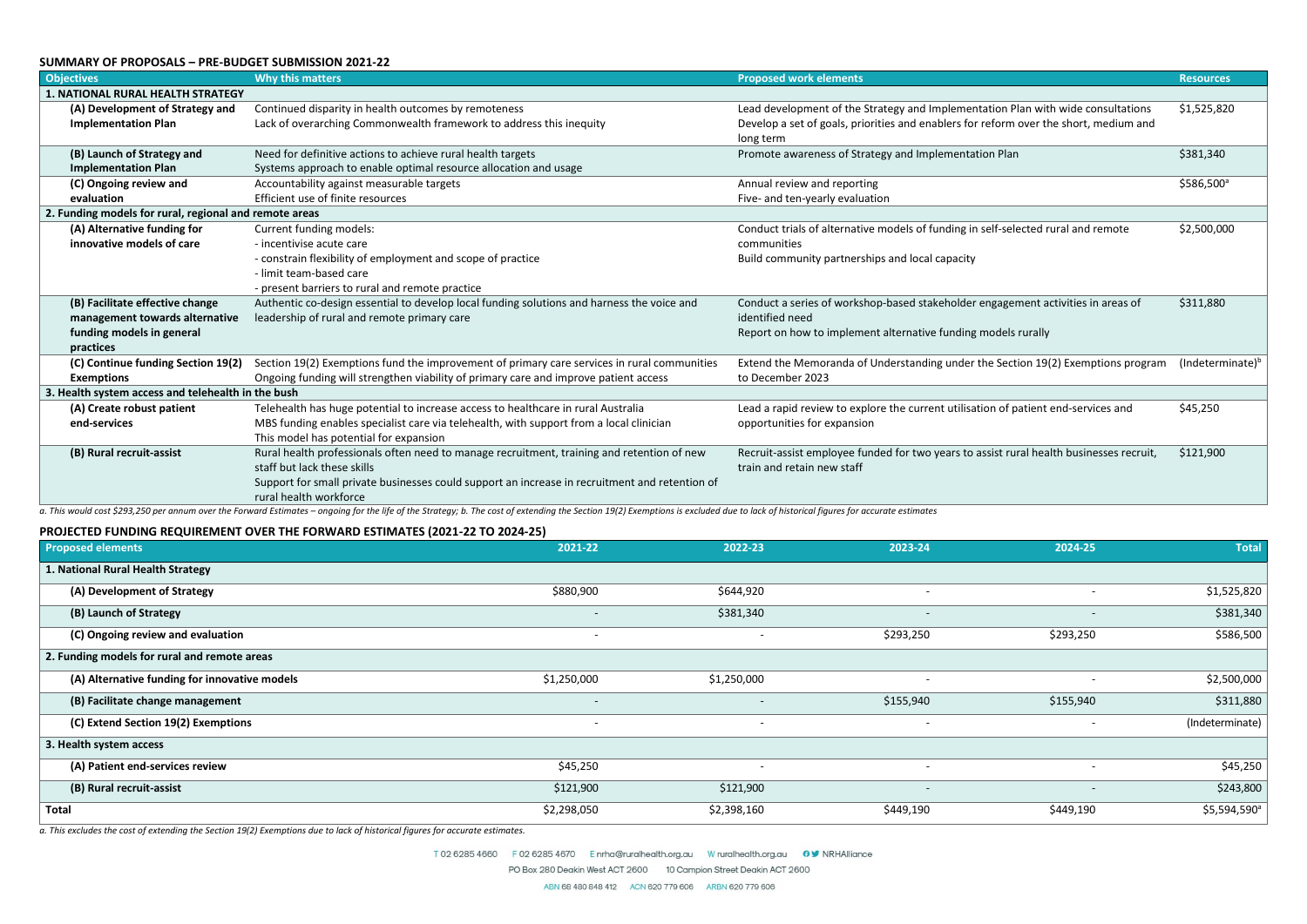

# APPENDIX 1: MEMBER BODIES

### **National Rural Health Alliance 2021**

**44 organisations with an interest in rural and remote health and representing service providers and consumers:**

| Allied Health Professions Australia Rural and<br>Remote                                                             | Federation of Rural Australian Medical Educators                                       |
|---------------------------------------------------------------------------------------------------------------------|----------------------------------------------------------------------------------------|
| Australasian College for Emergency Medicine<br>(Rural, Regional and Remote Committee)                               | Isolated Children's Parents' Association                                               |
| Australasian College of Health Service Management<br>(rural members)                                                | National Aboriginal Community Controlled Health<br>Organisation                        |
| Australasian College of Paramedicine                                                                                | National Aboriginal and Torres Strait Islander Health<br><b>Worker Association</b>     |
| Australian College of Midwives (Rural and Remote<br>Advisory Committee)                                             | National Rural Health Student Network                                                  |
| Australian College of Nursing - Rural Nursing and<br>Midwifery Community of Interest                                | Pharmaceutical Society of Australia Rural Special<br>Interest Group                    |
| Australian Chiropractors Association Aboriginal and<br>Torres Strait Islander Rural Remote Practitioner<br>Network. | RACGP Rural: The Royal Australian College of<br><b>General Practitioners</b>           |
| Australian College of Rural and Remote Medicine                                                                     | Regional Medical Specialists Association                                               |
| Australian General Practice Accreditation Limited                                                                   | Royal Australian and New Zealand College of<br><b>Obstetricians and Gynaecologists</b> |
| Australian Healthcare and Hospitals Association                                                                     | Royal Australian and New Zealand College of<br>Psychiatrists                           |
| Australian Indigenous Doctors' Association                                                                          | Royal Australasian College of Medical Administrators                                   |
| Australian Nursing and Midwifery Federation (rural<br>nursing and midwifery members)                                | Royal Australasian College of Surgeons Rural Surgery<br>Section                        |
| Australian Physiotherapy Association (Rural<br>Advisory Council)                                                    | Royal Far West                                                                         |
| Australian Paediatric Society                                                                                       | Royal Flying Doctor Service                                                            |
| Australian Psychological Society (Rural and Remote<br>Psychology Interest Group)                                    | <b>Rural Doctors Association of Australia</b>                                          |
| <b>Australian Rural Health Education Network</b>                                                                    | Rural Dentists' Network of the Australian Dental<br>Association                        |
| Australian and New Zealand College of<br>Anaesthetists and Faculty of Pain Medicine                                 | Rural Health Workforce Australia                                                       |
| Congress of Aboriginal and Torres Strait Islander<br><b>Nurses and Midwives</b>                                     | Rural Optometry Group of Optometry Australia                                           |
| Council of Ambulance Authorities (Rural and<br>Remote Group)                                                        | Rural Pharmacists Australia                                                            |
| <b>CRANAplus</b>                                                                                                    | Services for Australian Rural and Remote Allied<br>Health                              |
| Country Women's Association of Australia                                                                            | Society of Hospital Pharmacists                                                        |
| Exercise and Sports Science Australia (Rural and<br>Remote Interest Group)                                          | Speech Pathology Australia (Rural and Remote<br>Member Community)                      |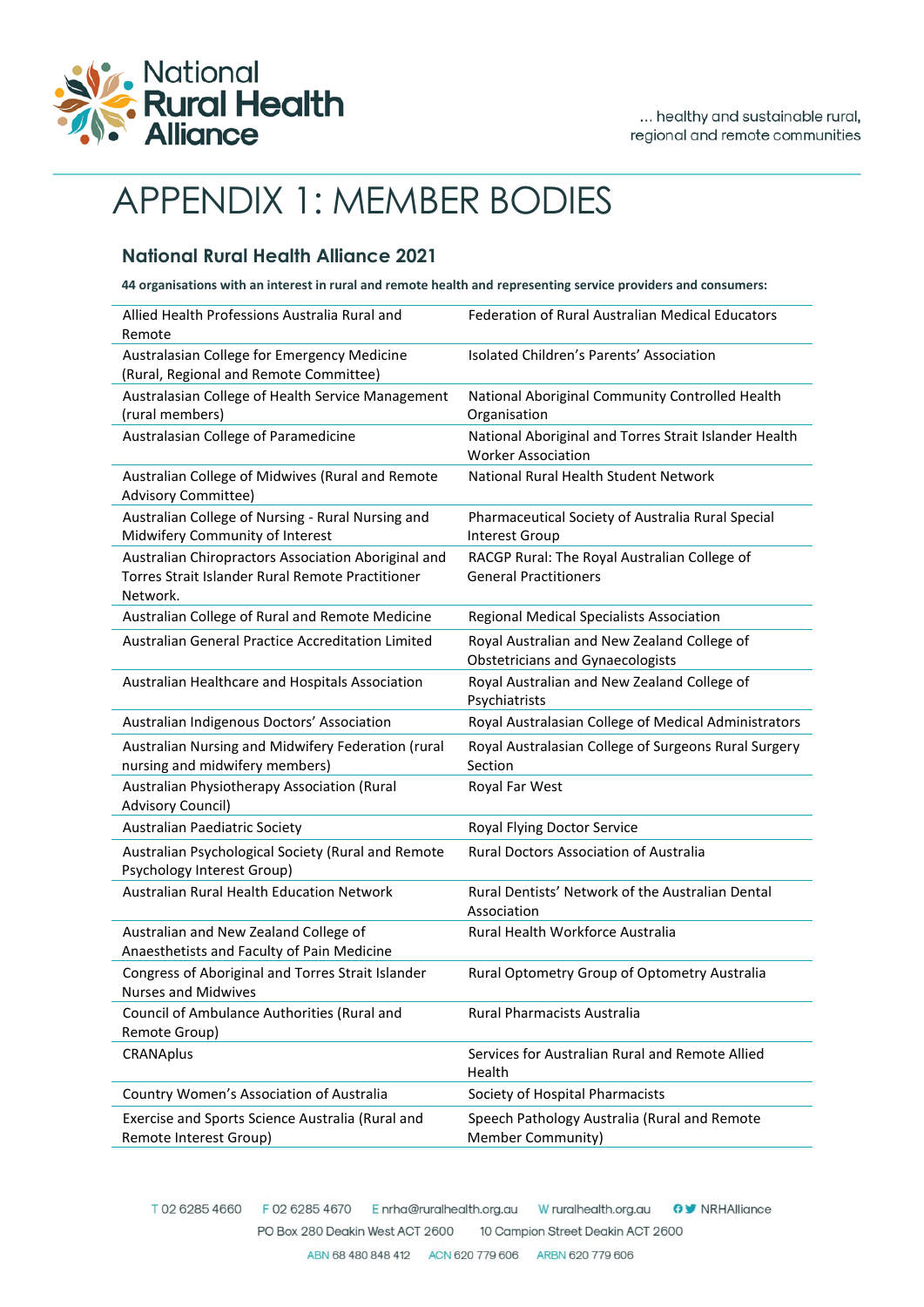

# APPENDIX 2: ADDITIONAL INFORMATION

| <b>Contents</b>                                                                  |
|----------------------------------------------------------------------------------|
|                                                                                  |
|                                                                                  |
|                                                                                  |
|                                                                                  |
|                                                                                  |
|                                                                                  |
|                                                                                  |
|                                                                                  |
|                                                                                  |
| Proposal 2 - Funding Models for Rural, Regional and Remote Areas10               |
| PROPOSAL 2(A) - A Focus on Alternative Funding for Innovative Models of Care  10 |
|                                                                                  |
|                                                                                  |
|                                                                                  |
|                                                                                  |
|                                                                                  |
|                                                                                  |
|                                                                                  |
|                                                                                  |
|                                                                                  |
|                                                                                  |
|                                                                                  |
|                                                                                  |
|                                                                                  |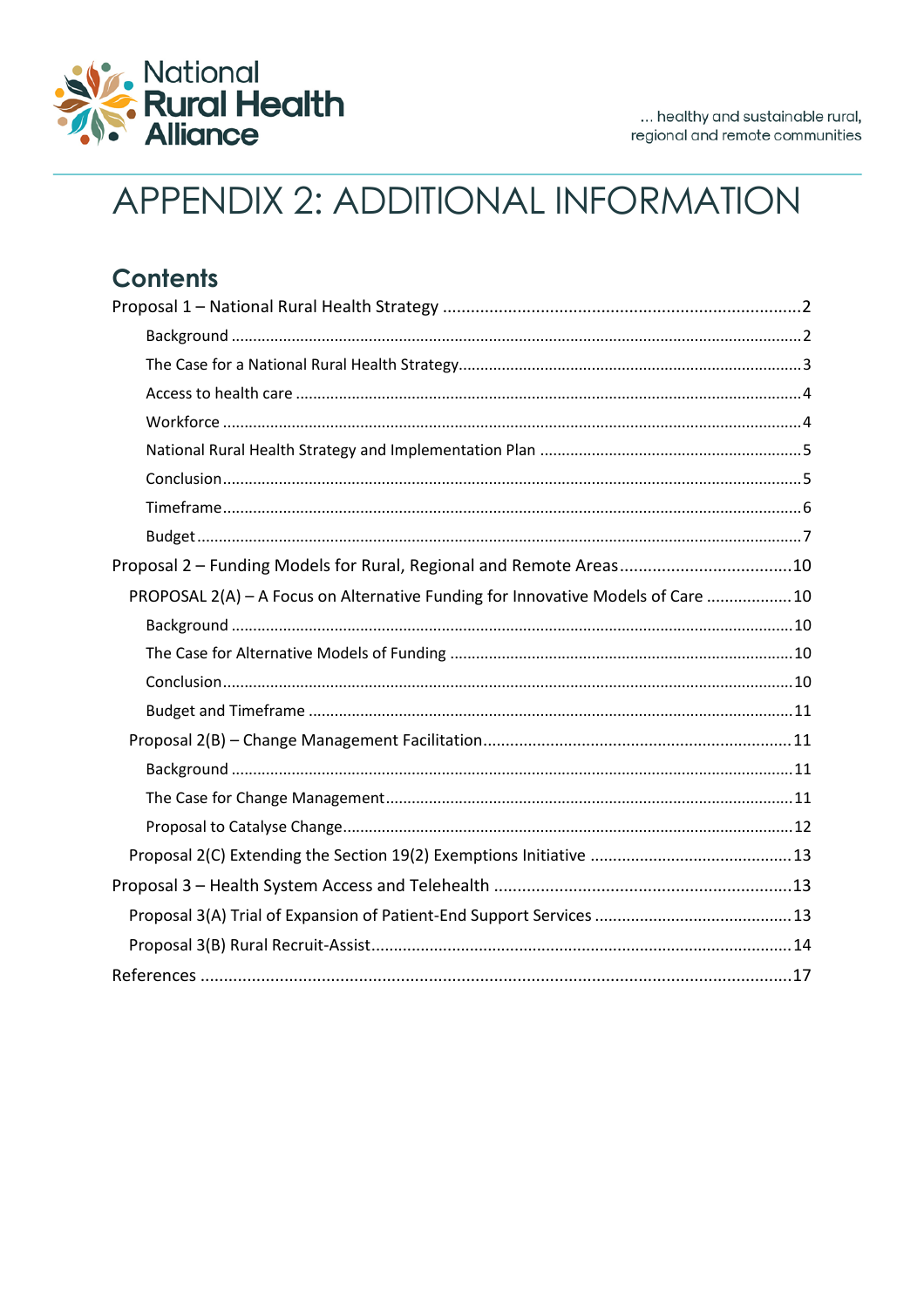# <span id="page-7-0"></span>**Proposal 1 – National Rural Health Strategy**

The National Rural Health Alliance is calling for the development of a new National Rural Health Strategy and Implementation Plan. The Strategy would build on previous Strategies and Frameworks for rural health. Significantly, the proposed Strategy would include outcomes measures and targets with a requirement for annual reviews and reporting. A critical element missing from previous frameworks has been an implementation plan that includes specific targets and an evaluation schedule at five and ten year intervals. Consideration could be given to the development of minimum service access standards for rural and remote Australia as part of the Strategy.

A new strategy for rural and remote health is also needed to respond to the significant health challenges which have emerged in recent years. The health effects of climate change, in particular the frequency and intensity of bushfires, drought, temperature extremes and other weather events should be incorporated as a focus of any new health strategy. This is particularly relevant for rural and remote Australians who are disproportionately affected by these events.

Likewise, since the development of previous strategies and frameworks, the impact of the COVID-19 pandemic has exposed the potential vulnerability of rural and remote Australians where there is a lack of capacity in the health system to respond to events such as pandemics, including through workforce shortages and appropriate facilities.

The National Rural Health Alliance is proposing that the Alliance be engaged to develop the Strategy and Implementation Plan over the 2021-22 financial year with completion at the end of 2022. The Alliance would also be responsible for the annual reporting on the delivery of the Strategy and Implementation Plan over the forward estimates and into the future and five yearly and ten yearly evaluations beyond the scope of the forward estimates.

Noting that responsibility for the public funding of health in Australia is shared between the Australian Government and state and territory governments, endorsement of the Strategy by the Health Council would be desirable.

Full details of the imperative for and key issues to be addressed in the Strategy and Plan are outlined further in this submission. A fully costed budget would be dependent on the nature of the organisation developing the Strategy, the timeframe and the agreed scope and frequency and location of consultations. The National Rural Health Alliance estimates that the cost of development of the Strategy and Implementation Plan would be in the vicinity of \$2.5 million.

### <span id="page-7-1"></span>Background

The first National Rural Health Strategy was released in 1994. There have been various updates and revisions of the Strategy over the ensuing years, with the last being the National Strategic Framework for Rural and Remote Health, endorsed by Health Ministers in November 2011. The Framework was developed through a consultative process that included significant input from the Alliance and other rural and remote health stakeholders.

While the Framework can still be accessed through the Department of Health website, it is not being utilised as a strategic driver of health policy. No reporting has been undertaken against the goals of the Strategy nor has an evaluation of the effectiveness of the Framework in addressing its goals been undertaken. At the time, the Alliance called for a National Rural and Remote Health Plan to be developed to operationalise the goals set out in the Framework, but this key driver for outcomes was not implemented. Therefore, the 2011 Framework has not been actioned in a consistent or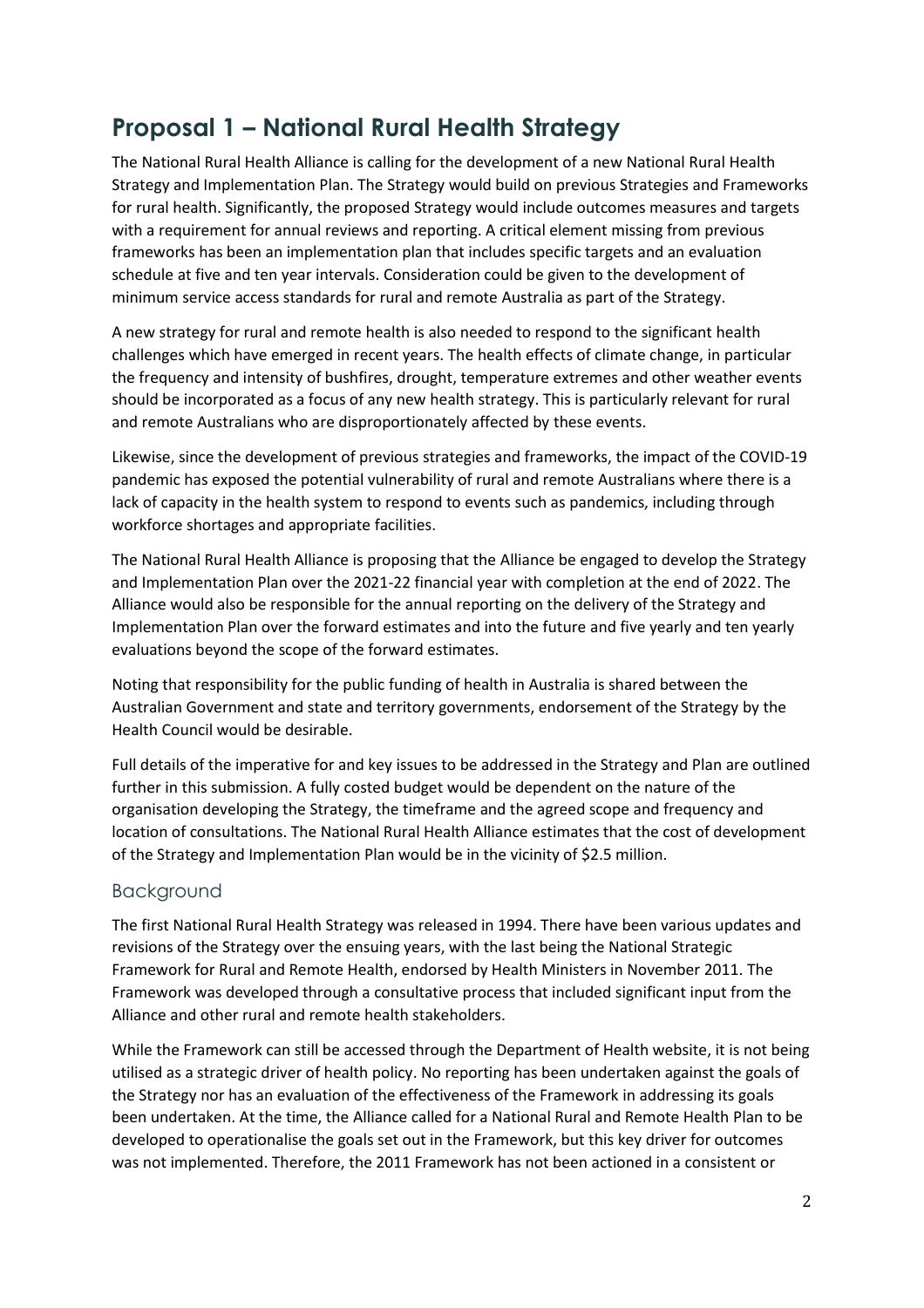comprehensive way. Nor are there any national reports on progress against the Framework, and no action has been taken to update it. The current Framework is also principally focused on the medical workforce and there is a pressing need to invest in and support the nursing and allied health workforce.

There is also currently a range of programs and incentives grouped under the banner of the Stronger Rural Health Strategy. The Strategy focuses on the rural health workforce, which while critical, is only one element of addressing rural health outcomes. Further, this Strategy while seeking to meet some workforce needs, is not a comprehensive or integrated policy approach, but rather demonstrates gaps and inconsistencies in addressing rural and remote workforce needs.

### <span id="page-8-0"></span>The Case for a National Rural Health Strategy

As noted, on average, Australians living in rural and remote areas have shorter lives, higher levels of disease and injury and poorer access to and use of health services, compared with people living in metropolitan areas.<sup>4</sup> In considering the need for a new National Rural Health Strategy, the Alliance has looked at the health data for Australians living in rural, regional and remote Australia twenty years ago and today for any evidence of significant improvement in the health outcomes of rural and remote Australians.

The Australian Institute of Health and Welfare (AIHW) produces annual reports on Australia's health. Examining the AIHW *Australia's Health 2000*<sup>5</sup> and AIHW *Australia's Health 2020*<sup>6</sup> , while often not directly comparable in terms of data reported, the reports show a consistent pattern in health outcomes for rural and remote Australians.

Rural Australians are consistently overrepresented in data on health risk factors including as higher levels of alcohol consumption, higher rates of smoking, poorer diet choices, lower levels of physical activity and higher rates of overweight and obesity. Likewise, increased mortality including from chronic diseases remains higher in rural communities, increasing with increasing remoteness.

Despite the release of the first National Rural Health Strategy in 1994, there are still troubling and unacceptable health outcomes for rural, regional and remote Australians in 2020.

- Potentially Preventable Hospitalisations (PPH) PPH are specific hospital admissions that potentially could have been prevented by timely and adequate health care in the community. PPH rates increase with increasing remoteness and socioeconomic disadvantage, and the gaps may be widening7.
- After adjusting for age, the total burden of disease increases with increasing remoteness with the total burden rate in remote and very remote areas 1.4 times as high as major cities. This pattern was mostly driven by fatal burden (years of life lost due to premature death). In remote and very remote areas, rates were 1.7 times as high as major cities, while the nonfatal burden was 1.2 times as high.8
- $\bullet$  For most disease groups, total burden rates increase with increasing remoteness<sup>9</sup>. Whilst there is some variation by disease, a clear trend of greater burden rates can be seen with increasing remoteness for coronary heart disease chronic kidney disease chronic obstructive pulmonary disease, lung cancer, stroke, suicide and self-inflicted injuries and type 2 diabetes.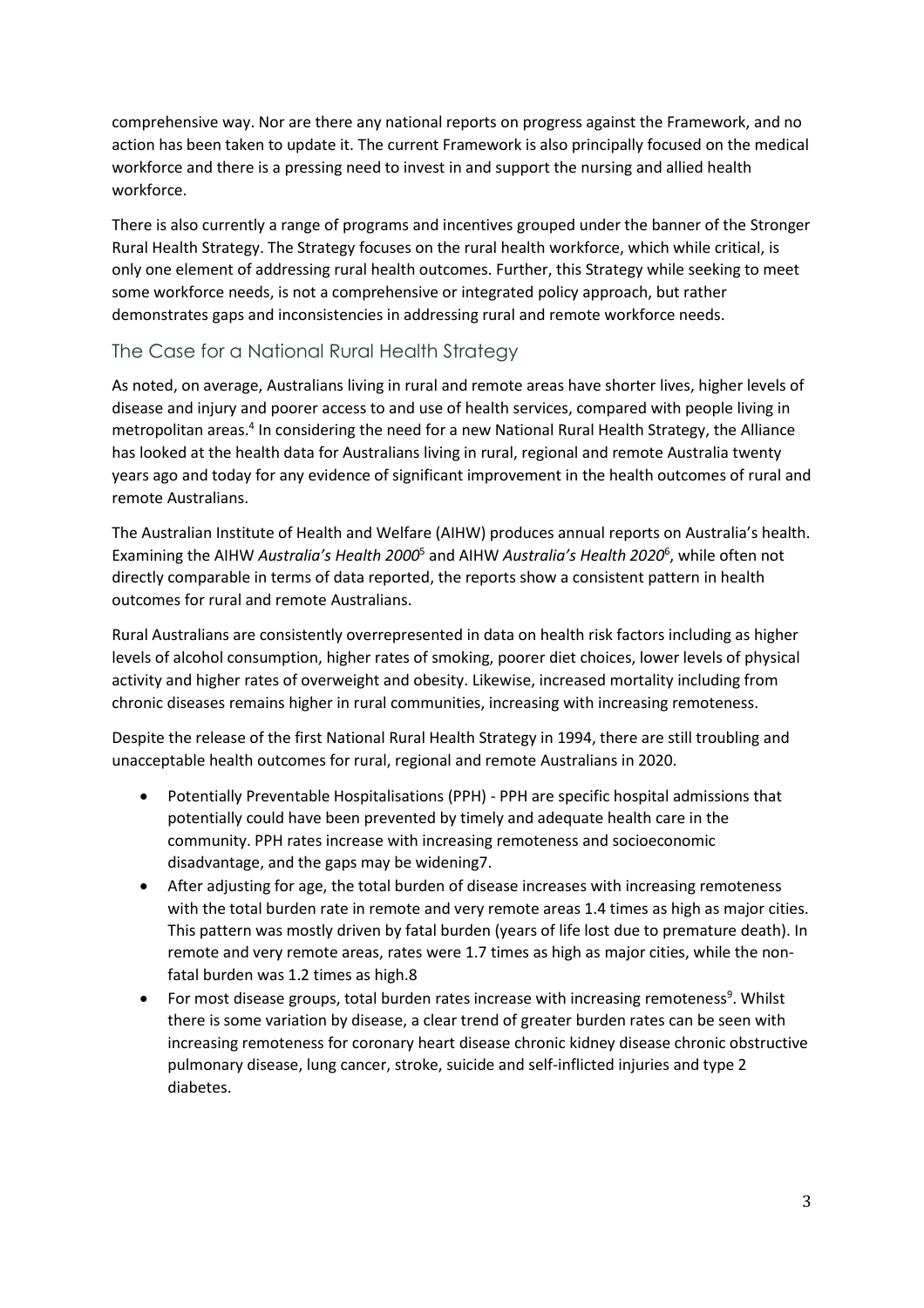• People living in rural and remote areas are more likely to die at a younger age than their counterparts in major cities<sup>10</sup>. They have higher mortality rates, higher rates of potentially avoidable deaths and lower life expectancy than those living in major cities.

The very poor health outcomes of Aboriginal and Torres Strait Islander Australians in remote and very remote Australia contributes to the poor health profile of these communities as a whole. $^{\rm 11}$ Indigenous Australians have lower life expectancies, higher rates of chronic and preventable illnesses, poorer self-reported health, and a higher likelihood of being hospitalised than non-Indigenous Australians<sup>12</sup>. Any Strategy will need to consider the particular needs of Aboriginal and Torres Strait Islander Australians, including addressing the other determinants of health including social, commercial and cultural.

### <span id="page-9-0"></span>Access to health care

People living in rural Australia and particularly in remote and very remote areas have poorer access to health services than people in major cities. They may have to wait for long periods of time and travel long distances to access health professionals. Rural and remote Australians often incur additional financial costs associated with travelling to access health services including the cost of travel and accommodation as well as loss of income due to time away from work. Costs can also include the social and emotional costs of being away from friends, family and community which can increase stress and contribute to poorer health outcomes. The range of services they have access to is also more limited, along with choice of practitioner. This is reflected in data on Medicare benefits claims per person which are highest in major cities (6.4 per person), declining to around half that rate in very remote areas (3.6 per person)<sup>13</sup>. Increased access to and use of telehealth can mitigate some of the challenges in accessing healthcare for rural and remote Australians, but should not be seen as the ultimate panacea for inadequate access to health care. Telehealth should always be a supplement, not a substitute for quality, accessible healthcare.

### <span id="page-9-1"></span>**Workforce**

Despite a range of initiatives and programs being in place over the last two decades, there are still significant issues with attracting and retaining a health workforce for rural and remote Australia. For nearly all types of health professions there is a marked decline in the rate of clinical full-time equivalent (FTE) practitioners per 100,000 population once outside major cities. This includes other health professionals including dentists, occupational therapists, optometrists, pharmacists, podiatrists and psychologists. Similar to 2000<sup>14</sup>, the FTE rate for nurses and midwives is higher in remote and very remote areas compared with major cities, inner regional and outer regional areas reflecting that many health services in remote areas are undertaken by nurses<sup>15</sup>.

In 2018, there were more registered clinical FTE health professionals in major cities than in all regional and remote areas of Australia combined (more than 347,000 FTE clinicians working in major cities compared with 115,000 in all other remoteness areas). 16

The Rural Doctors Association of Australia note that the difficulties attracting health professionals to rural and remote areas are not new and there have been many programs over decades seeking to address the problem, concluding that "Nurses shouldn't be left unsupported, country hospitals shouldn't be left without doctors, and ambulances shouldn't have to take critical patients to hospitals without doctors".<sup>17</sup>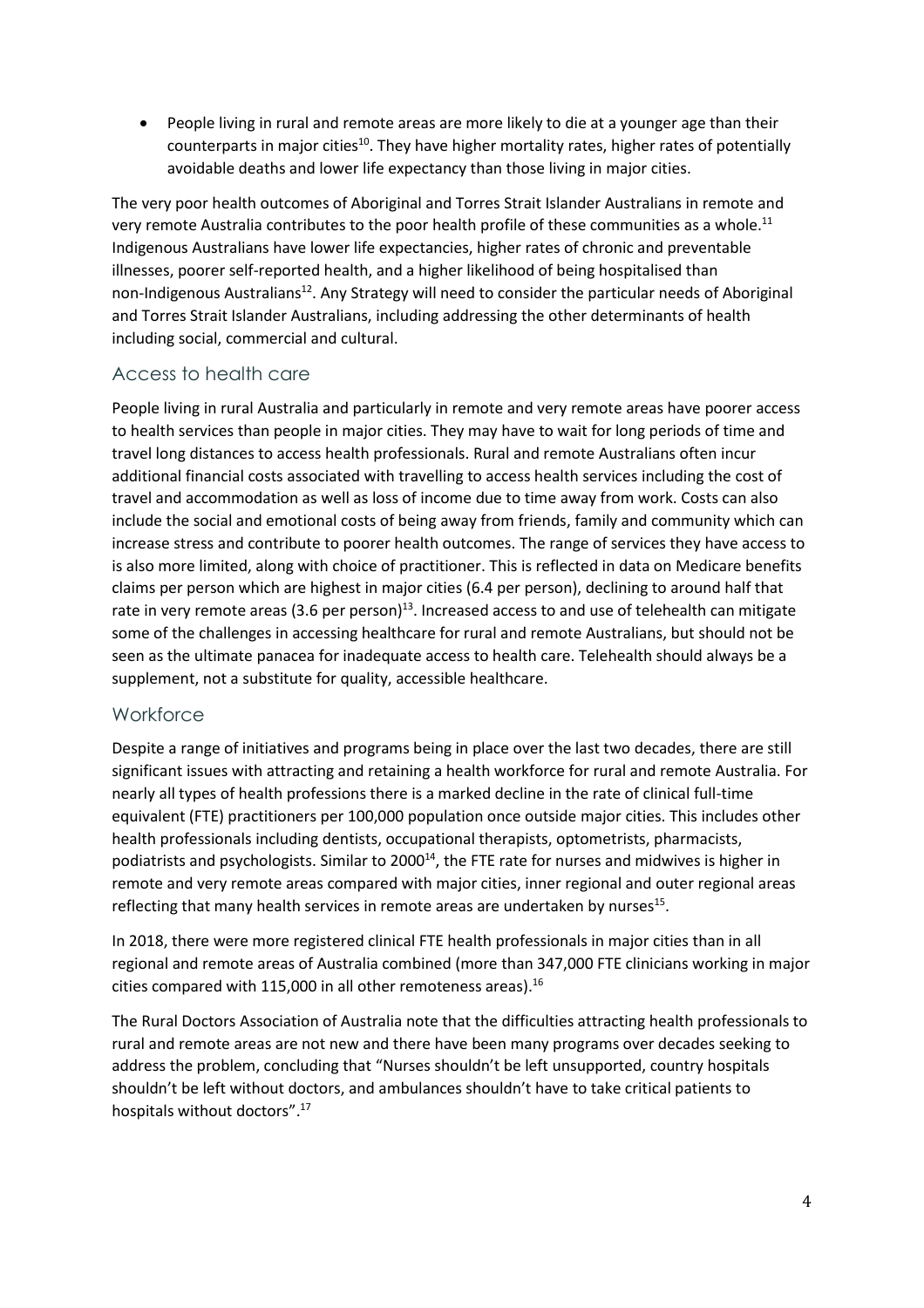### <span id="page-10-0"></span>National Rural Health Strategy and Implementation Plan

It is clear from examination of the trend data for rural health outcomes that there needs to be a renewed focus on addressing the gap in health outcomes for rural health. The current strategies and frameworks are not comprehensively fit for purpose. Critical to the success of a future strategy will be robust accountability measures such as the inclusion of agreed targets, regular reporting against those targets, an implementation plan and evaluation.

In an article published online by the Medical Journal of Australia, Professor John Wakerman, Associate Dean of Flinders Northern Territory in Darwin and Emeritus Professor John Humphreys, from Monash University's School of Rural Health, wrote that the lack of progress in improving rural and remote health outcomes was largely due to a lack of an overarching strategy that draws on available evidence to guide its development, implementation and evaluation. They argue that while we know what works in rural and remote communities, the lack of a national strategic framework has led to a patchwork of responses without any evaluation of their effectiveness. 18

A new National Rural Health Strategy should acknowledge that rural and remote communities are different to metropolitan communities and that each rural or remote community has particular circumstances and needs. Any new Strategy must address the lack of progress in improving the health outcomes for Australians living in rural, regional and remote Australia. It should consider the barriers and incentives for attracting and retaining a rural health workforce, how to incentivise preventive health as well as acute care and how to fund and administer models of care that are flexible and responsive to local needs.

A new National Rural Health Strategy will also need to incorporate elements of previous strategies and frameworks addressing rural health, as well as relevant aspects of wider health Strategy documents with a focus on particular groups or health priorities.

The Department of Health is currently engaged in the development of the National Preventive Health Strategy, the Primary Health Care 10 Year Plan, has oversight of Stronger Rural Health Strategy, and the Australian Government is a major funder of health in Australia.<sup>19</sup> However, due to the shared responsibility for health funding in Australia between the Australian Government, state/territory governments, consumers, private health insurers and non-government organisations, buy-in to the Strategy by these stakeholders will be important for its success.

A new National Rural Health Strategy would also provide the structure and guidance for governments to align, prioritise and optimise future policies and investments in rural health.

### <span id="page-10-1"></span>Conclusion

The longstanding gap in access to services and poorer health outcomes for rural, regional and remote Australians should not be an accepted consequence in living in rural Australia. It is widely acknowledged that across a range of key indicators the health outcomes for rural and remote Australians continue to be poorer than for Australians living in major cities. This is not acceptable, and governments at all levels in Australia should be working together to overcome this disadvantage.

To this end, the National Rural Health Alliance is proposing the development of a National Rural Health Strategy which addresses the actions required to improve the health outcomes for rural and remote Australians, including outcome measures and targets, developing an implementation and evaluation plan and annual reviews and reporting.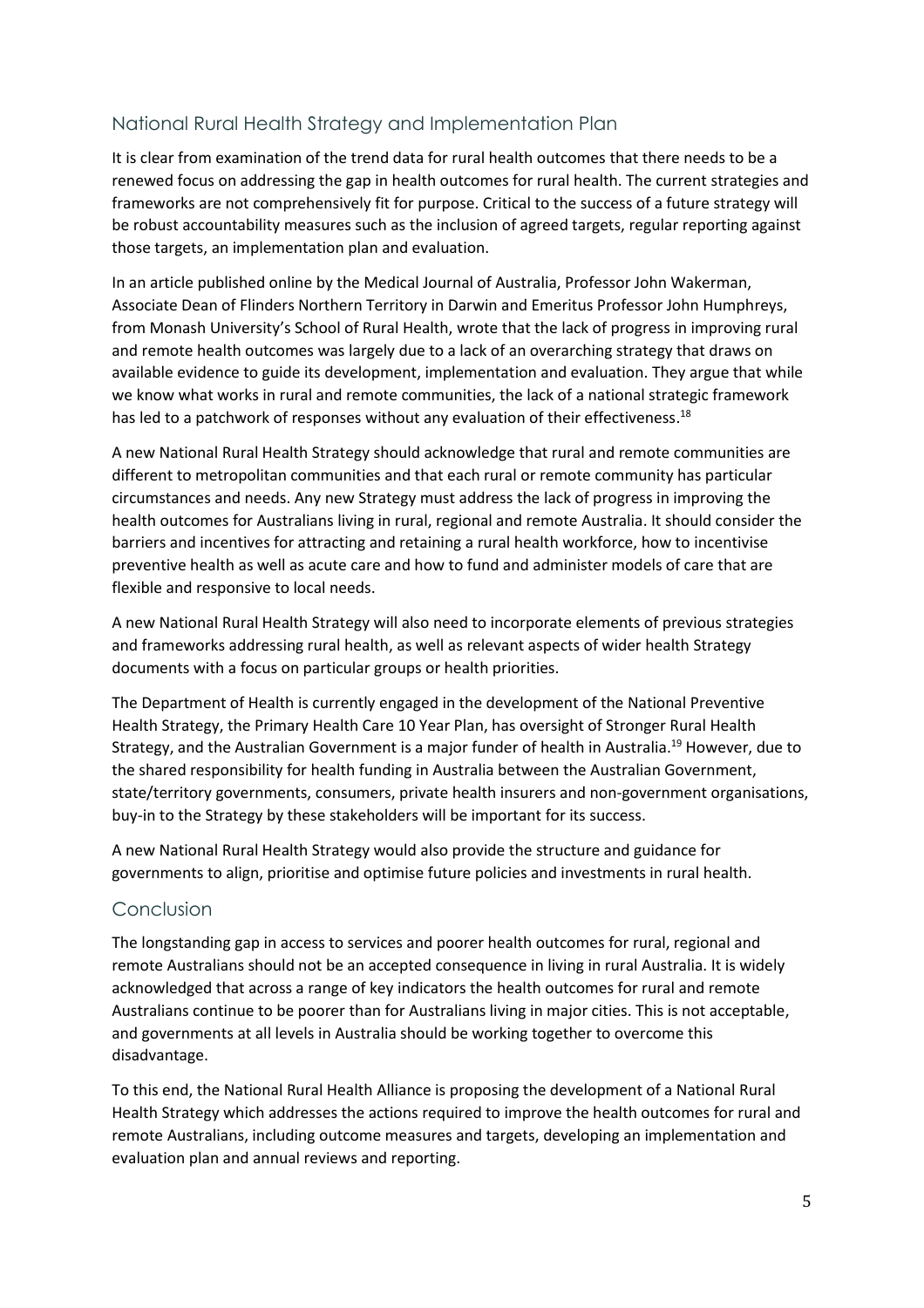The National Rural Health Alliance is well-placed to develop the Strategy and has extensive links to the rural health sector through its Alliance members, Friends of the Alliance, universities and other research bodies and other key rural and regional stakeholders. The Alliance can leverage off these sector connections to ensure broad consultation from grass-roots through to peak bodies. The Alliance is a non-government body with a capacity to be innovative and can operate without the constraints of being a government agency. Development by the Alliance would support the perception of the rural health sector having ownership of the Strategy, rather than it being a government document.

It will be important that there is close engagement with the National Rural Health Commissioner, Aboriginal and Torres Strait Islander health care providers and health professionals and professional bodies, educators, funders, researchers and consumers.

It is important to acknowledge the work currently underway in developing the Primary Health Care 10 Year Plan and other relevant reports and initiatives including reports by the previous National Rural Health Commissioner Professor Paul Worley. Close engagement with the current National Rural Health Commissioner will also be a key element of the development of a new Strategy.

As noted above, due to the shared responsibility for health funding in Australia between the Australian Government, state/territory governments, consumers, private health insurers and nongovernment organisations, buy-in to the Strategy by these stakeholders and accountability for its delivery by government will be important for its success.

#### <span id="page-11-0"></span>Timeframe

The National Rural Health Alliance is proposing that the development of the Strategy and Implementation Plan be developed over the 2021-22 financial year with completion by the end of 2022. There would then be scope for the Government to consider how the Strategy and Plan could be endorsed by governments and an official launch.

Consultation on the development of the Strategy would commence following the appropriation of funding in the 2021-22 Budget and the passage of the enabling legislation. It is anticipated that a draft Strategy and Implementation Plan be available for consultation by June 2022, with the Final Strategy and Implementation Plan finalised by the end of 2022 (noting that this timeframe may be affected by circumstances including the ongoing effect of the global pandemic or Federal or state elections).

Further information on the proposed timeline is outlined on the following page.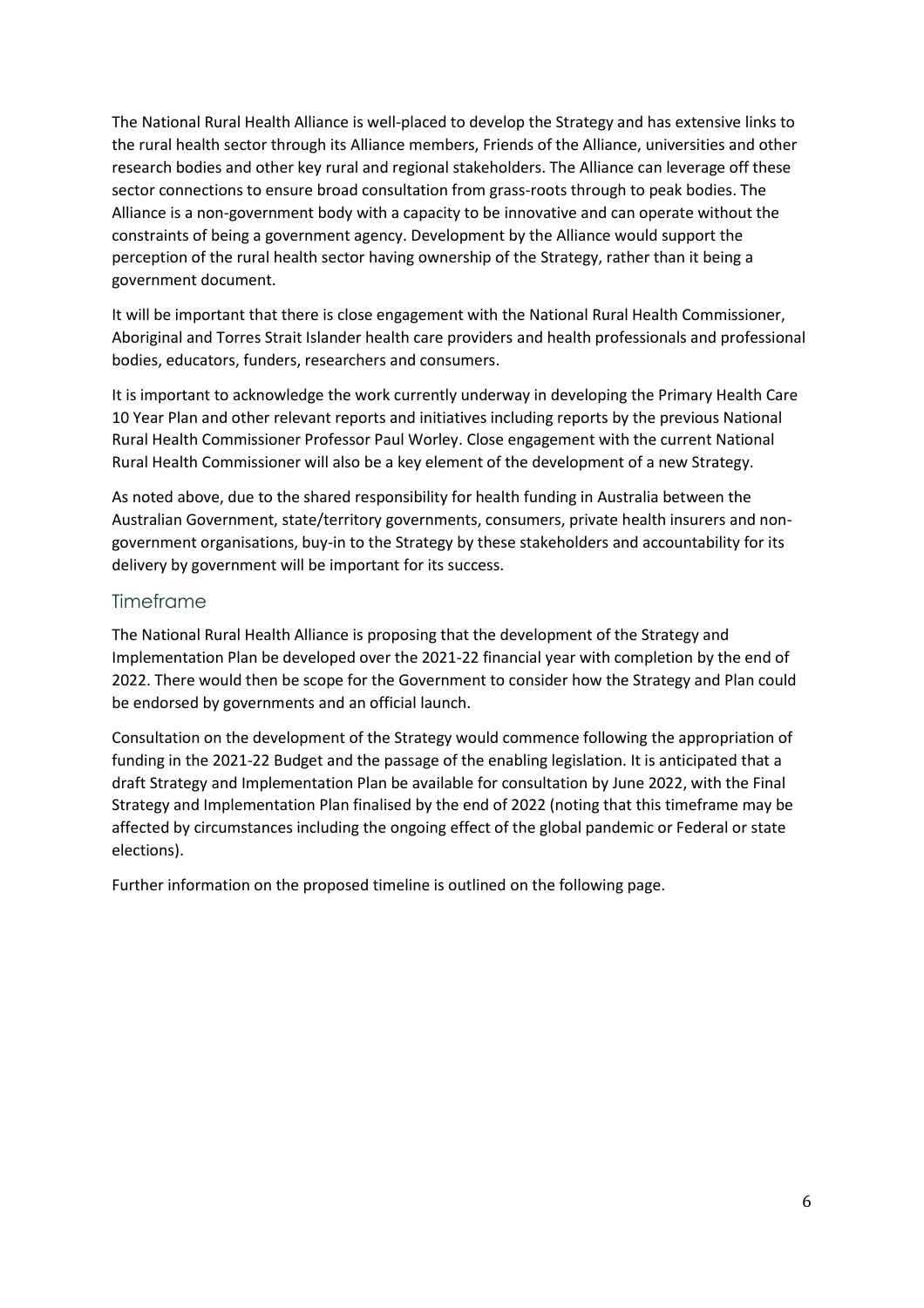

### <span id="page-12-0"></span>Budget

The budget for the development of the Strategy and Implementation Plan will be dependent on a range of variables including:

- the nature and number of consultations i.e., whether consultation is conducted face-to-face or virtually and whether there are two rounds of consultation i.e., initial consultation and another round of consultation on a draft Strategy and Implementation Plan;
- the number of stakeholders consulted and whether the consultation costs of stakeholders or selected stakeholders would be met by the Government;
- additional staffing would be required to develop the Strategy and Implementation Plan including organising consultations, drafting and editing, promotion and publicity and launch and liaison with government,
- if there was an identified need to commission specific research or conduct surveys,
- costs incurred across different organisations such as any Departmental costs or official launch costs.

The Alliance estimates that, subject to the caveats outlined above, a National Rural Health Strategy and Implementation and Evaluation Plan could cost in the vicinity of \$2.5 million.

A detailed costing is provided on the following pages (8-9).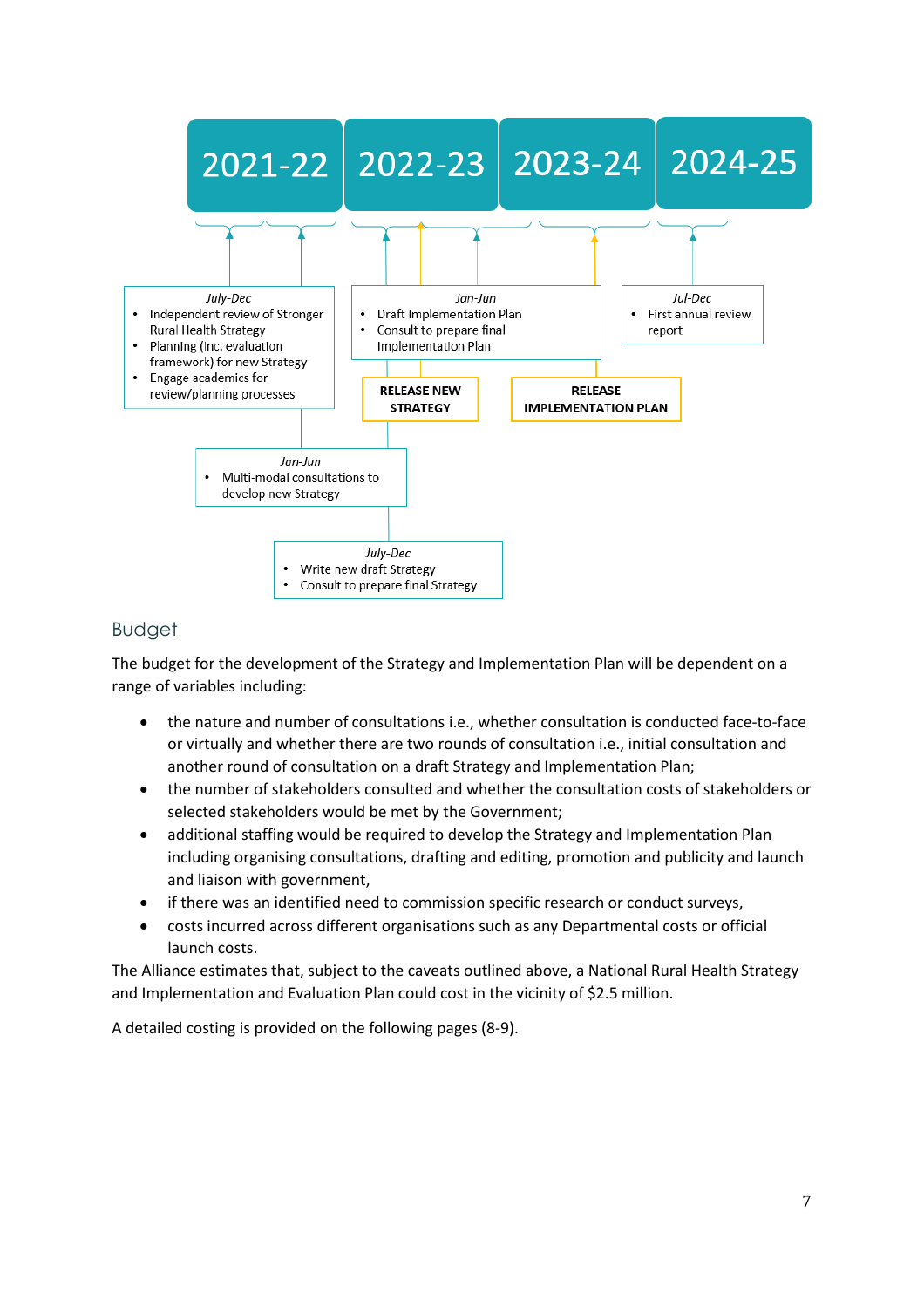| <b>Budget</b>                                                                                                         | 2021-22     | 2022-23 | 2023-24 | 2024-25 |
|-----------------------------------------------------------------------------------------------------------------------|-------------|---------|---------|---------|
| <b>Item</b>                                                                                                           | Amount (\$) |         |         |         |
| Development of Strategy and Implementation Plan                                                                       |             |         |         |         |
| 2.0 FTE research officers, \$100 000 pro rata, two years                                                              | 200 000     | 200 000 |         |         |
| workshops: research locations, produce briefings/agendas, collate outcomes                                            |             |         |         |         |
| public consultations: prepare stimulus material, collate responses                                                    |             |         |         |         |
| individual consultations: prepare briefing material/agendas                                                           |             |         |         |         |
| analyse qualitative data from Round 1 and Round 2 consultations                                                       |             |         |         |         |
| prepare draft and final Strategy and Implementation Plan                                                              |             |         |         |         |
| ongoing review and evaluation of Strategy                                                                             |             |         |         |         |
| Research officers – personnel on-costs (20% of salary)                                                                | 40 000      | 40 000  |         |         |
| University consultation regarding research and review methodology                                                     | 10 000      | 10 000  |         |         |
| 2.0 FTE event officers, \$90 000 pro rata, 1 year                                                                     | 180 000     |         |         |         |
| manage workshop logistics (inc. travel, accommodation, venue hire, audio-visual,<br>catering, speakers, facilitators) |             |         |         |         |
| manage consultations with council organisations, consumer groups, individual experts                                  |             |         |         |         |
| Event officers - personnel on-costs (20% of salary)                                                                   | 36 000      |         |         |         |
| 0.2 FTE IT/design officer, \$90 000 pro rata, 6 months                                                                |             | 9 0 0 0 |         |         |
| design Strategy                                                                                                       |             |         |         |         |
| publish digital communication material                                                                                |             |         |         |         |
| manage public consultation website                                                                                    |             |         |         |         |
| IT officer - personnel on-costs (20% of salary)                                                                       |             | 1800    |         |         |
| Round 1 consultation (incl. travel, facilitator, venue, catering)                                                     | 300 000     |         |         |         |
| Round 2 consultation (incl. travel, accommodation, facilitator, venue, catering)                                      |             | 300 000 |         |         |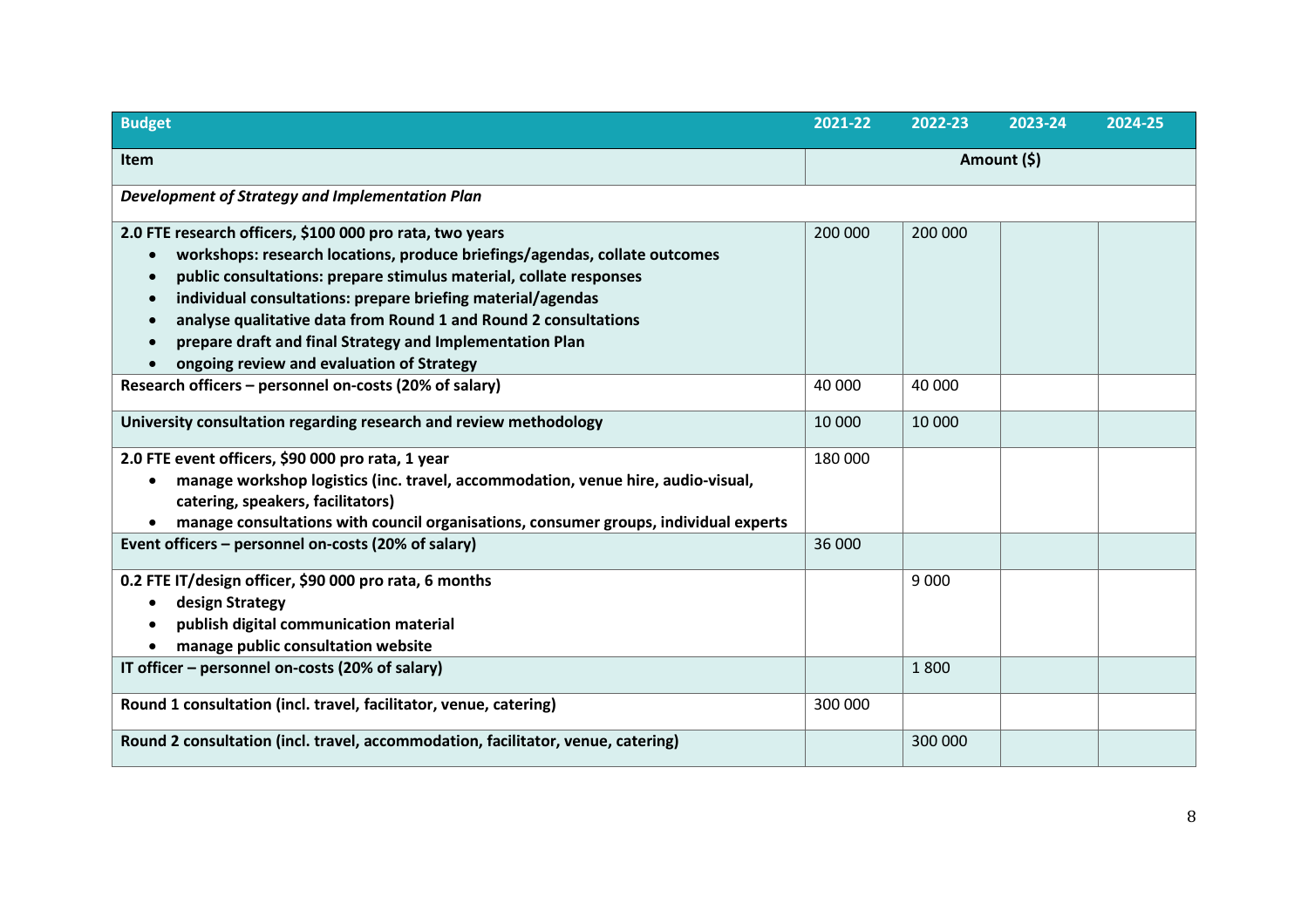| <b>Budget</b>                                                          | 2021-22   | 2022-23 | 2023-24 | 2024-25 |
|------------------------------------------------------------------------|-----------|---------|---------|---------|
| <b>Launch of Strategy and Implementation Plan</b>                      |           |         |         |         |
| Launch event (travel, accommodation, speakers, catering, venue, comms) |           | 200 000 |         |         |
| 0.8 FTE event officer, \$90 000 pro rata, 3 months                     |           | 18 000  |         |         |
| Event officer - personnel on-costs (20% of salary)                     |           | 3 600   |         |         |
| Promotion of Strategy (comms material, printing)                       |           | 80 000  |         |         |
| 1.0 FTE media officer, \$100 000 pro rata, 3 months                    |           | 25 000  |         |         |
| Media officer - personnel on-costs (20% of salary)                     |           | 5 0 0 0 |         |         |
| <b>Ongoing review and evaluation</b>                                   |           |         |         |         |
| 2.0 FTE research officer, \$100 000 pro rata, two years                |           |         | 200 000 | 200 000 |
| Personnel on-costs (20% of salary)                                     |           |         | 20 000  | 20 000  |
| University consultation regarding research and evaluation methodology  |           |         | 10 000  | 10 000  |
| Broad consultation informing review and evaluation                     |           |         | 25 000  | 25 000  |
| <b>Overarching costs</b>                                               | 766 000   | 892 400 | 255 000 | 255 000 |
| NRHA administrative cost (15% total costs)                             | 114 900   | 133 860 | 38 250  | 38 250  |
| <b>Total</b>                                                           | 880 900   | 1026260 | 293 250 | 293 250 |
| <b>Grand Total</b>                                                     | 2 493 660 |         |         |         |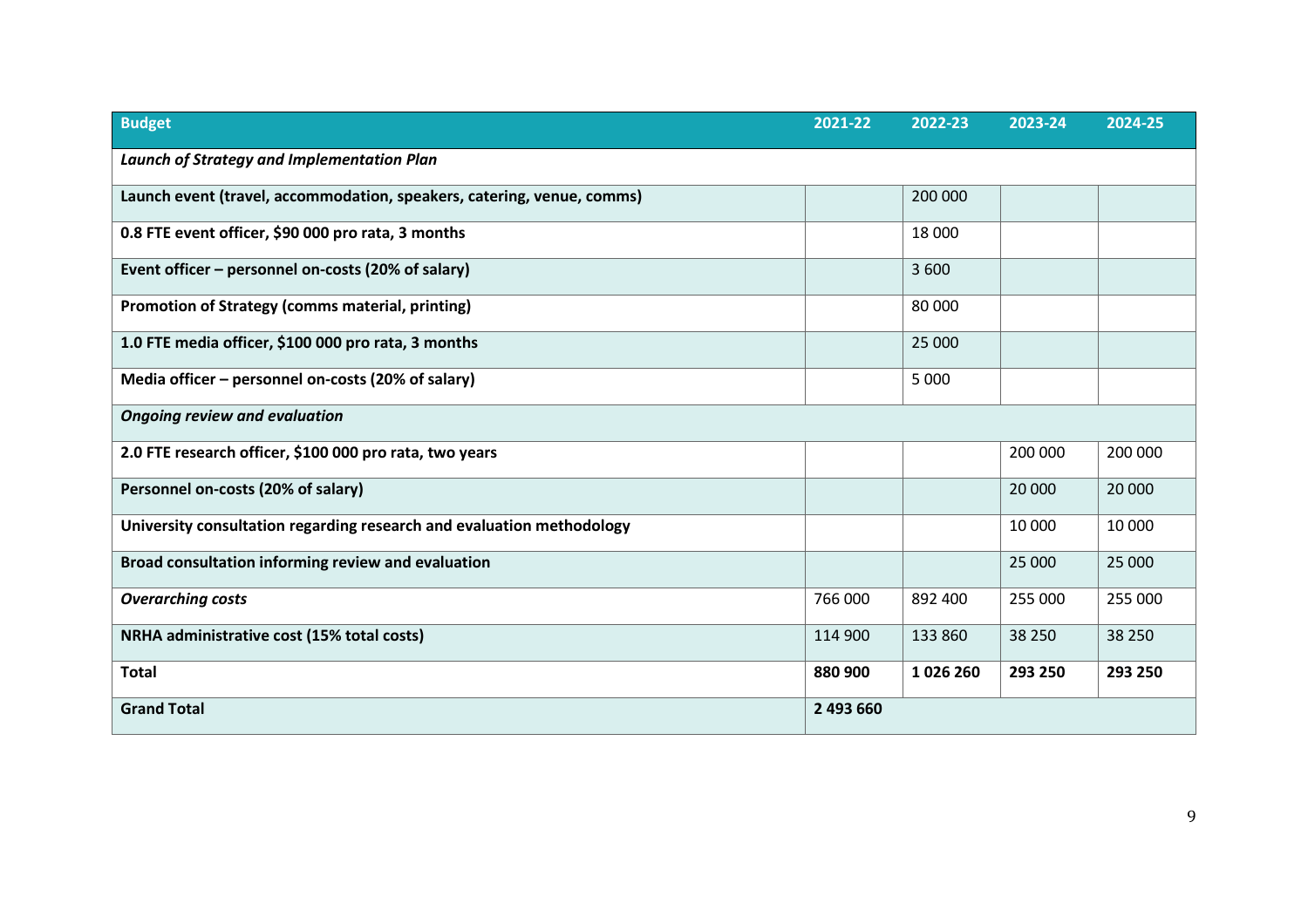## <span id="page-15-0"></span>**Proposal 2 – Funding Models for Rural, Regional and Remote Areas**

### <span id="page-15-1"></span>PROPOSAL 2(A) – A Focus on Alternative Funding for Innovative Models of Care

### <span id="page-15-2"></span>Background

In August 2019, the Minister for Health, the Hon Greg Hunt MP, announced Australia's Long Term National Health Plan for health system reform. This included the development of the Primary Health Care 10 Year Plan as an important piece of work to deliver the flexible care model of Voluntary Patient Enrolment.

The 2020-21 Federal Budget provided funding to the National Rural Health Commissioner to develop local, integrated, multidisciplinary models of primary care through a co-design process with local rural and remote communities. The Primary Care Rural Innovative Multidisciplinary Models (PRIMM) grant will design and consult on feasible solutions to address specific primary health care service issues within local rural communities and regions.

The National Rural Health Alliance supports the projects to develop new models of primary care, including new approaches to service design, consultation, data analysis and financial model design. However, the Alliance believes that to achieve more comprehensive and structural change to models of care, there needs to be a stronger focus on alternative models of funding.

### <span id="page-15-3"></span>The Case for Alternative Models of Funding

The current funding arrangements, particularly the funding responsibilities split between the Australian Government and state and territory governments, incentivise acute care to the detriment of primary care. Further, the current funding arrangements constrain flexibility in terms of employment and scope of practice, limit the capacity for team-based models of care and present financial and professional barriers to health professionals seeking to practice in rural, regional and remote Australia.

The Alliance is proposing that the number and scope of the projects be enhanced to incorporate trials of alternative models of funding to address the current barriers to innovative models of care. Options which could be trialled to reduce the health system's reliance on fee-for-service models include: modified fee-for-service; incentive programs; activity-based funding and bundled payments; capitation; blended funding; or pooled funding.

While the focus of the PRIMM grants is welcomed and supported by the Alliance, genuinely innovative and meaningful reform will be difficult without changes to the way health funding is delivered in rural and remote communities. Expanding the number and scope of the PRIMM grants or developing a separate program of trial sites would provide an opportunity to trial alternative funding arrangements in a range of rural and remote settings.

### <span id="page-15-4"></span>Conclusion

While the Australian Government's support for projects to trial new models of primary care is acknowledged and appreciated, the National Rural Health Alliance considers that the current scope of these projects could be expanded. The Alliance is seeking additional Australian Government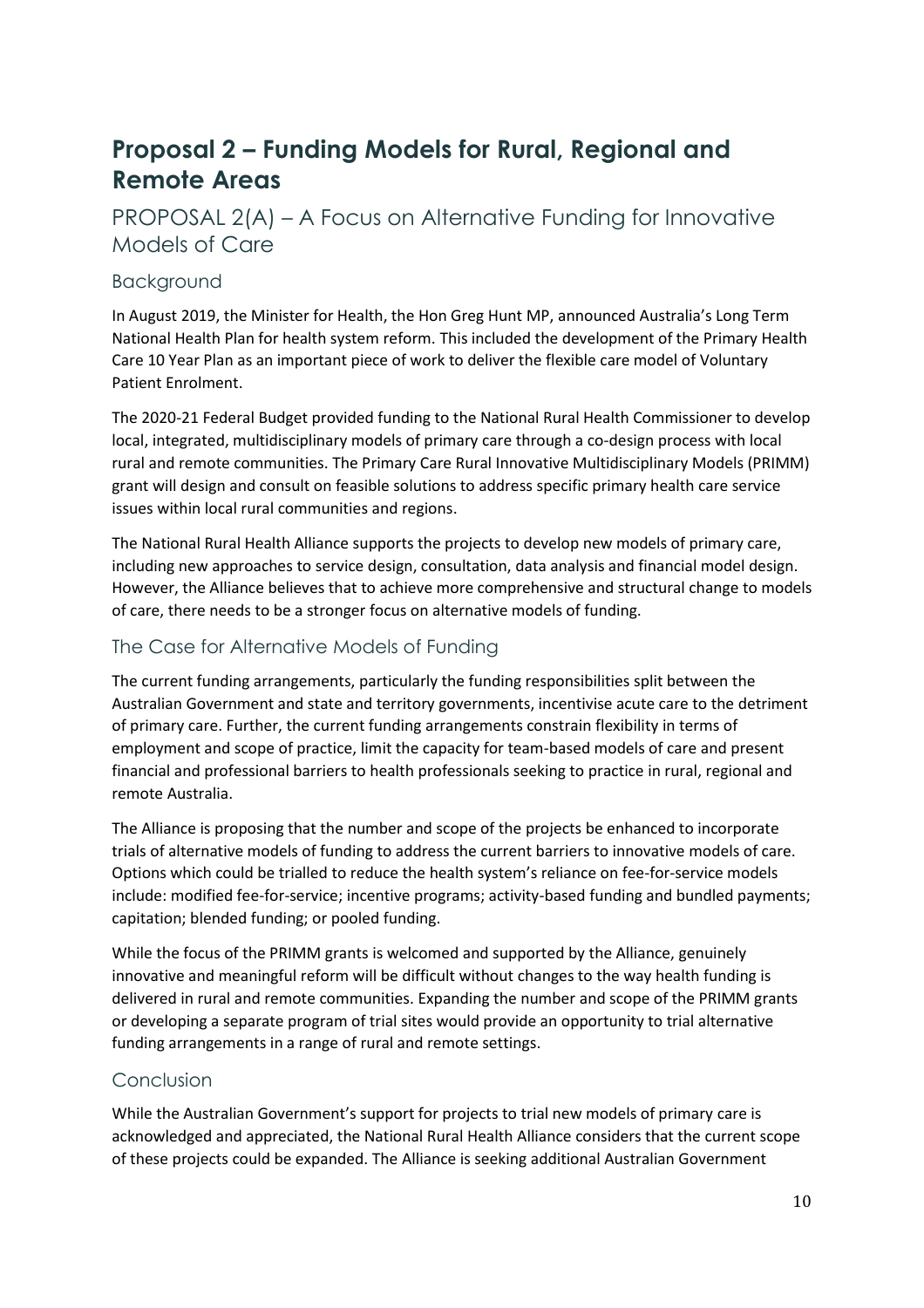funding to support trials of innovative models of primary care which incorporate alternative funding approaches. The Alliance considers that meaningful reform to overcome the current disincentives to team based care and rural health care practice will not be possible without incorporating changes to funding arrangements. The trials of new models of primary care presents an opportunity to trial not only innovative approaches to governance and program management, but also for alternative approaches to funding.

### <span id="page-16-0"></span>Budget and Timeframe

The current budget for the PRIMM grants is \$2.4 million. It is proposed that a similar amount, \$2.5 million, be allocated to additional trials of alternative funding models for delivery of healthcare to rural and remote Australians over the two years of 2021-22 and 2022-23.

### <span id="page-16-1"></span>Proposal 2(B) – Change Management Facilitation

### <span id="page-16-2"></span>Background

Improving the health outcomes of people outside Australia's major cities is desperately needed. Attracting and retaining a range of health professionals (including allied health providers) in these areas will help address this challenge by ensuring greater access to a broad range of health services.

In rural, regional and remote Australia, the fee-for-service model puts the health workforce at risk due to market economics driving fewer services and less income than in major cities. Health providers in these communities may be resilient and focussed on the contribution they make to their patients. However, being viable as a business is often difficult.

Due to the way rural and remote workforce funding is currently structured, rural health professionals can draw upon a multiplicity of funding sources in addition to Medicare fee-for-service payments. This includes the Workforce Incentive Program, Practice Incentive Program and other Commonwealth funding sources, as well as state-based funding. While the Alliance welcomes all of this funding, the complexity in its provision makes it difficult for rural health professionals to utilise the various payments as effectively as possible. Furthermore, attracting and retaining students to rural areas is made more difficult by the large number of seemingly disconnected educational scholarships, placements and training pathways.

### <span id="page-16-3"></span>The Case for Change Management

Alternative models of funding could reduce the complexity of funding and make it easier for health professionals to work rurally. An example is to pool funding together from the various Commonwealth and state-based funding streams for practising health professionals. This type of change would help rural practitioners who need to work across different sectors to earn a living, such as private practice, non-government organisations and hospital-based practice. For these practitioners, pooled funding would enable more streamlined access to funding from private health insurance, compensable patient sources, the National Disability Insurance Scheme and the aged care system.

Alternative funding models may also reduce the administrative burden on health providers and their businesses, as well as shift away from incentivising the number and type of services provided. Alternative funding models open the door to new, innovative models of care that are multidisciplinary, team-based, and which deliver continuity of care for the patient.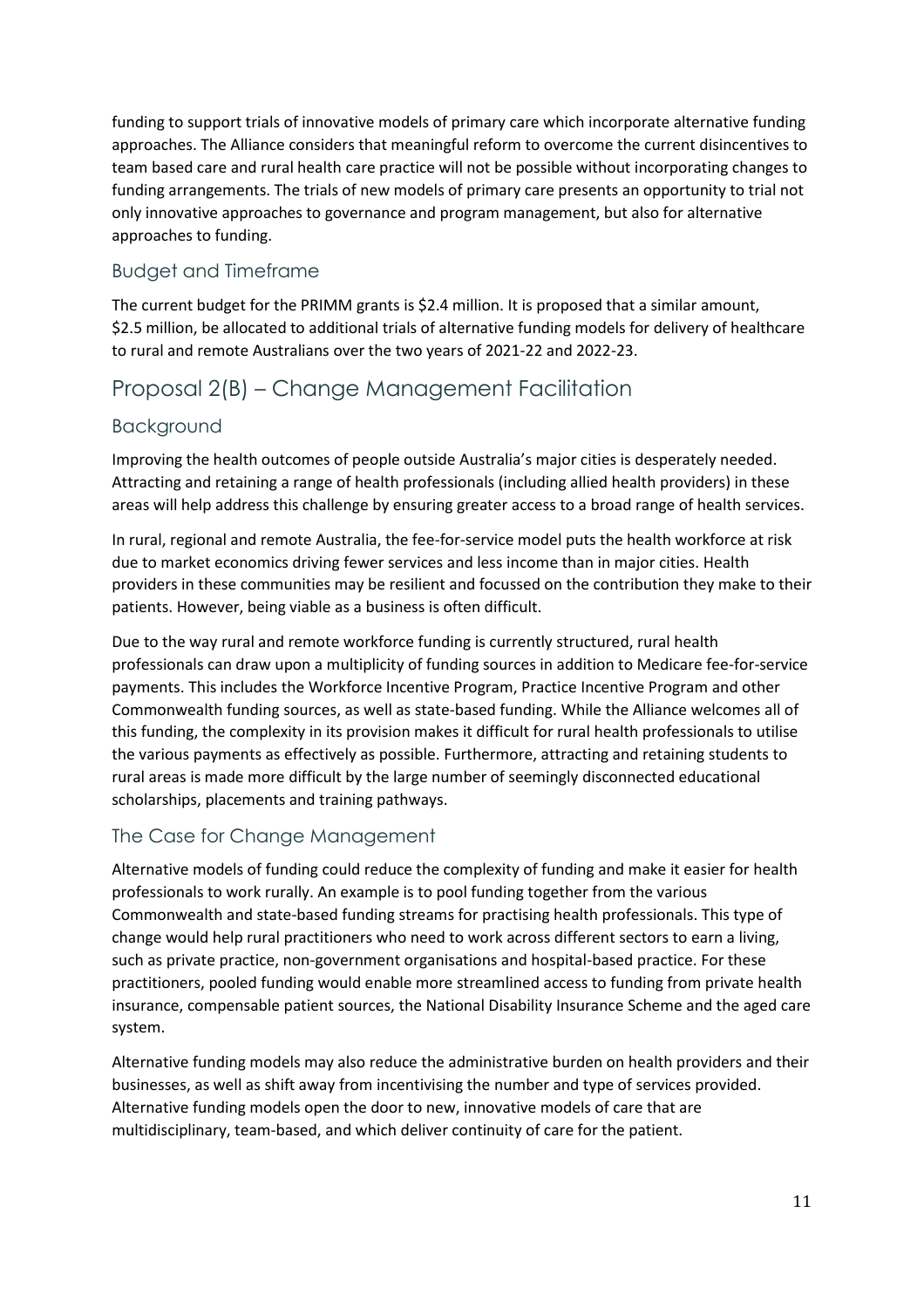Yet, changing the way that health providers view funding is difficult, largely due to the way the predominant, fee-for-service model is embedded. Additionally, all communities have different demographics and health needs, which requires the funding and service delivery model to be sufficiently adaptable to avoid a 'one-size-fits-all' approach to health care in rural and remote communities.

### <span id="page-17-0"></span>Proposal to Catalyse Change

To catalyse a shift in the way health professionals in rural Australia think about alternative funding models, the Alliance proposes commencing the change-management process at the grass-roots level with a program of community engagement activities. Such engagement would connect health-sector funders, service providers and local stakeholders in several rural locations. Participants might include: federal and state or territory government departments of health, primary health networks, local hospital networks, Aboriginal community-controlled health services, local governments, non-government organisations, general practitioners, other privately practising health professionals (e.g., allied health), and health consumers.

The engagement would be delivered in a workshop format, administered and facilitated by the Alliance (in consultation with partners as required), and follow principles of co-design. The workshops would generate qualitative information on potential opportunities and local solutions to the provision of sustainable healthcare in rural Australia utilising alternative models of funding. We also anticipate an exploration of barriers and challenges to progress. The activity would build community linkages, partnerships and aid local capacity building.

This project is anticipated to cost \$311,880 over the 2021-22 and 2022-23 financial years, taking into account the following project components:

- research and data analysis to ensure evidence-informed choice of workshop locations and adequate briefing of workshop attendees;
- delivery of six workshops in a mixed face-to-face/virtual format by 30 December 2022;
- partnership with university staff to maximise impact of qualitative workshop data; and
- production of a research report and associated summary document by 30 June 2023.

| <b>Budget</b>                                                                                                                                                                                                                                          | 2021-22     | 2022-23 |  |  |
|--------------------------------------------------------------------------------------------------------------------------------------------------------------------------------------------------------------------------------------------------------|-------------|---------|--|--|
| <b>Item</b>                                                                                                                                                                                                                                            | Amount (\$) |         |  |  |
| <b>Research and planning</b>                                                                                                                                                                                                                           |             |         |  |  |
| 0.4 FTE research officer, \$100 000 pro rata, two years<br>research workshop locations<br>$\bullet$<br>produce workshop briefing papers<br>$\bullet$<br>collate workshop data into research report<br>$\bullet$<br>write summary document<br>$\bullet$ | 20 000      | 20 000  |  |  |
| 0.2FTE events officer, \$90 000 pro rata, two years                                                                                                                                                                                                    | 18 000      | 18 000  |  |  |
| Personnel on-costs (20% of salary)                                                                                                                                                                                                                     | 7600        | 7600    |  |  |
| University consultation regarding research<br>methodology                                                                                                                                                                                              | 10 000      | 10 000  |  |  |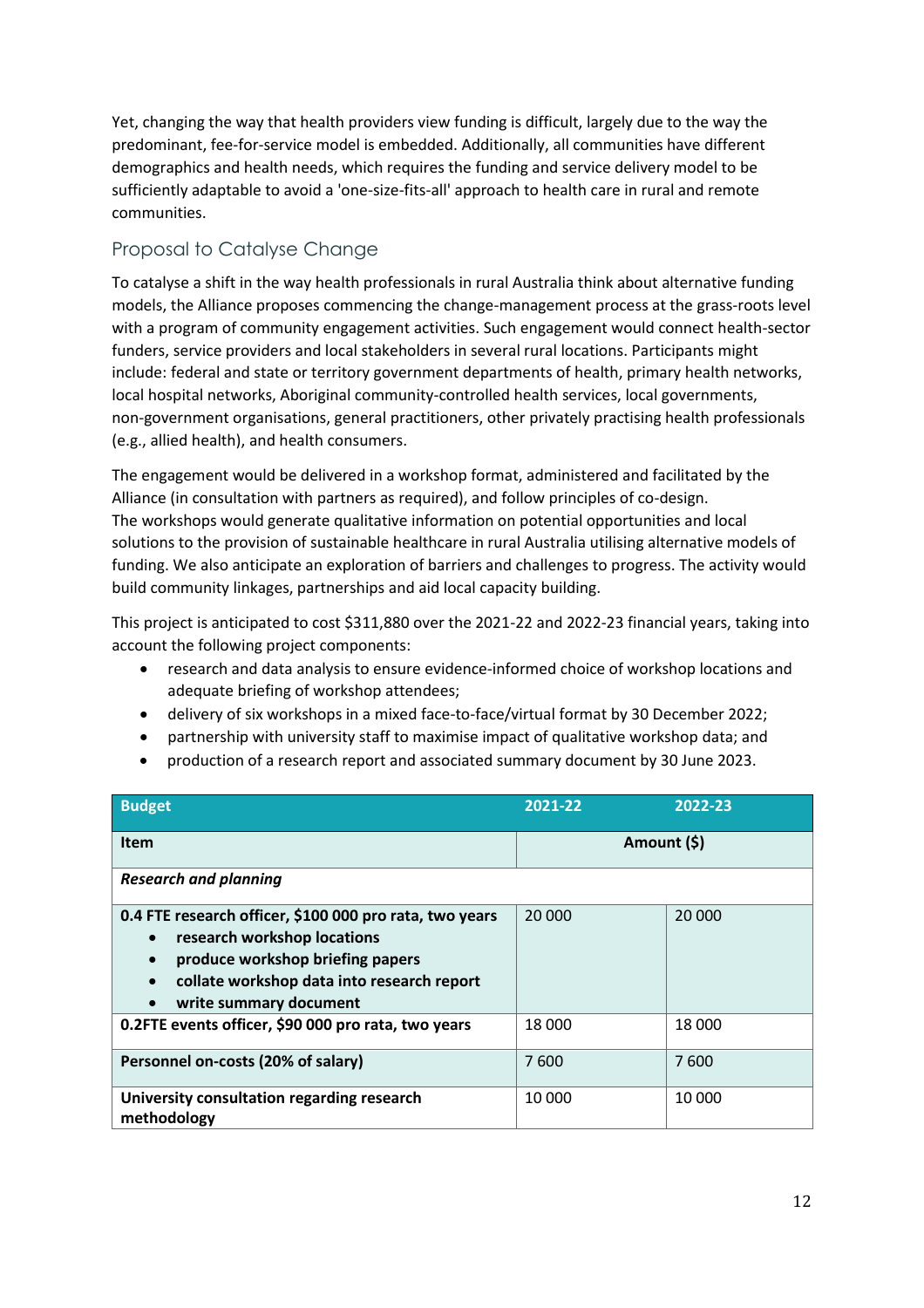| <b>Budget</b>                                                                                           | 2021-22 | 2022-23 |
|---------------------------------------------------------------------------------------------------------|---------|---------|
| <b>Workshop delivery</b>                                                                                |         |         |
| Workshop consultation costs (inc. facilitator, venue,<br>catering, audio-visual, travel, accommodation) | 80 000  | 80 000  |
| <b>Overarching costs</b>                                                                                | 135 600 | 135 600 |
| NRHA administrative cost (15% total costs)                                                              | 20 340  | 20 340  |
| <b>Total</b>                                                                                            | 155 940 | 155 940 |
| <b>Grand Total</b>                                                                                      | 311880  |         |

## <span id="page-18-0"></span>Proposal 2(C) Extending the Section 19(2) Exemptions Initiative

Section 19(2) of the *Health Insurance Act 1973* prohibits payment of Medicare benefits where other government funding is provided for that service. Under the 2006-07 Budget, the Council of Australian Governments introduced the s19(2) Exemptions Initiative (the Initiative) to improve access to primary health care in rural and remote areas.

Many rural and remote patients have limited access to primary health care services due to the lack of private practices. To address this, many rural and remote public hospitals have employed medical officers, practice nurses and allied health professionals to deliver non-admitted, non-referred services. The Initiative allows exempted sites to claim Medicare Benefits for these services, which would otherwise be funded through another mechanism (such as the National Health Funding Pool).

As of 25 November 2020, 118 active sites across New South Wales, Queensland, Western Australia and the Northern Territory have been approved under the Initiative. These states, as well as South Australia, participate in the Initiative through a bilateral Memorandum of Understanding with the Commonwealth. At present, these MoUs are active until 31 December 2021.

Hospitals, health services, community health centres and multi-purpose services across rural and remote Australia often face difficulty providing adequate primary health care services in their community. In recognition of the funding challenges for primary health care services in rural and remote areas, the longevity of their funding under their MoUs needs to be extended. The Alliance recommends that the active period for public health sites under this Initiative be extended out to 31 December 2023, to enable an additional two years of funding through the Initiative.

The Commonwealth Government's expenditure under the s19(2) Exemptions Initiative in not publicly available. Therefore, the Alliance is unable to determine the amount required over the proposed two-year extension period from 1 January 2022 to 31 December 2023.

# <span id="page-18-1"></span>**Proposal 3 – Health System Access and Telehealth**

## <span id="page-18-2"></span>Proposal 3(A) Trial of Expansion of Patient-End Support Services

Telehealth has enormous potential to improve access to healthcare for rural Australians and huge strides have been made to this end in response to the COVID-19 pandemic. Telephone and video consultations are now provided by many health professionals across the spectrum of care. A series of telehealth Medicare Benefits Schedule (MBS) item numbers exist to enable medical professionals, midwives, and nurse practitioners to provide clinical support to their patients during video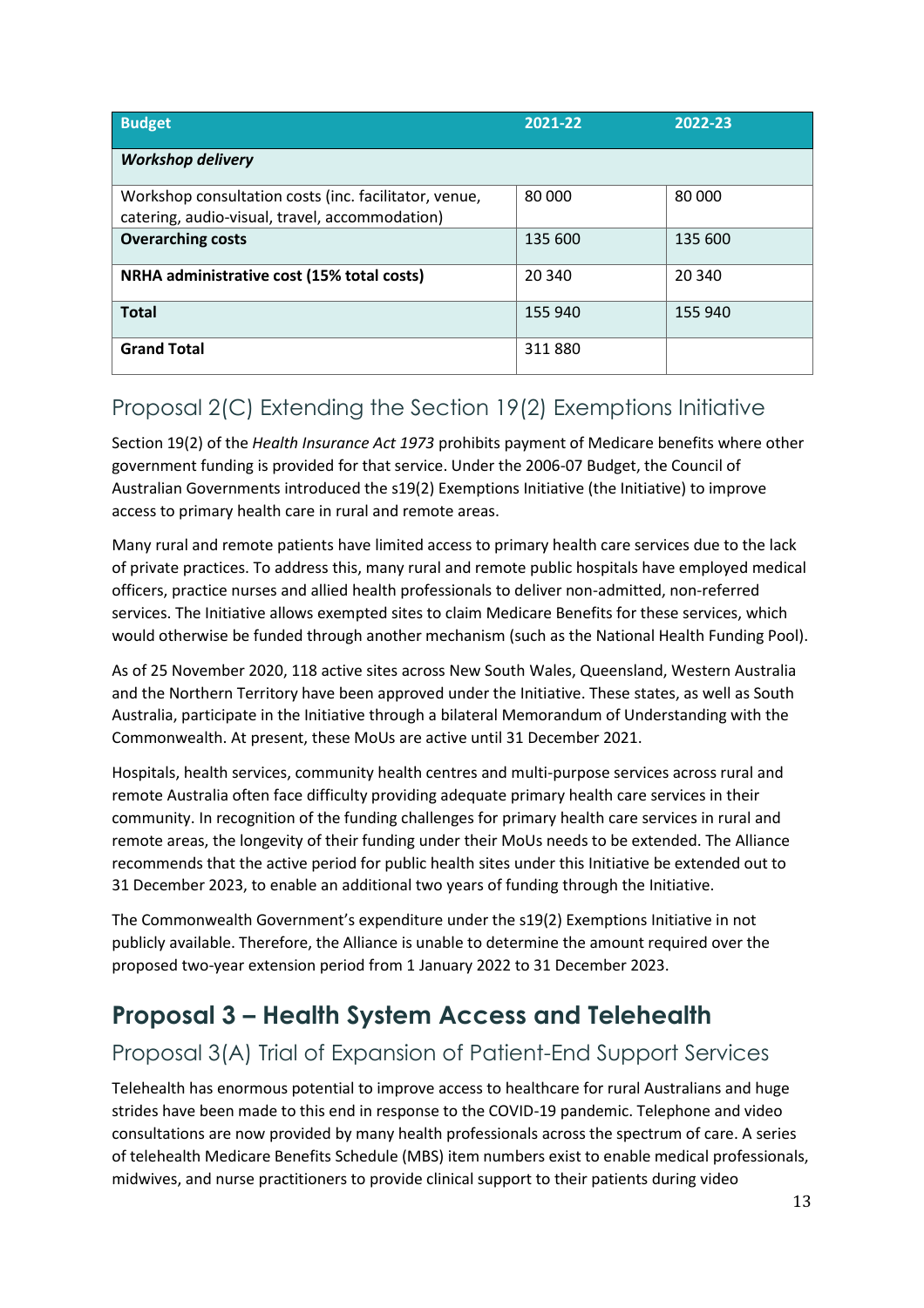consultations with specialists, consultant physicians or consultant psychiatrists.<sup>20</sup> These are termed patient-end support services and allow access to secondary and tertiary level care where there are geographical barriers.

There is evidence in the research literature that other health professionals can provide specialty care in a similar way. Clients in rural locations have been supported by local clinicians while care is provided via videoconference from a metropolitan area.<sup>21</sup> Alternatively, care has been provided locally with the support of a more specialised clinician in a metropolitan area.<sup>22</sup>

These models increase access to care that would otherwise require outreach, significant travel, or disruption to the patient journey. This is in the context of workforce shortages and difficulty recruiting to specialty positions in rural areas. They are also proposed as a mechanism to build capacity in rural health professionals via professional development and mentoring opportunities.<sup>23</sup> These are key factors in retention of the rural health workforce. $^{24}$ 

The Alliance proposes that the potential for multi-practitioner telehealth consultations to increase access to healthcare, act as a health workforce recruitment and retention strategy, and enhance continuity and integration of care be further explored. We seek funds to perform a rapid review to assess:

- Uptake and experience of the concept in its current form
- Feasibility of expanding patient-end support services to other health professions
- How this might be achieved in rural primary care (compared with hospital care)
- Potential for use in multi-disciplinary case-conferencing.

Project details:

- Output: rapid review as detailed above
- Completion of the review by 30 June 2022.

| <b>Budget</b>                                              | 2021-22     |
|------------------------------------------------------------|-------------|
| <b>Item</b>                                                | Amount (\$) |
| 0.5FTE research officer, \$100 000 pro rata, six<br>months | 25 000      |
| Personnel oncosts (20% of salary)                          | 5 0 0 0     |
| University consultation regarding research<br>methodology  | 10 000      |
| NRHA administrative cost (15% total costs)                 | 5 2 5 0     |
| <b>Total</b>                                               | 45 250      |

### <span id="page-19-0"></span>Proposal 3(B) Rural Recruit-Assist

Government policy and funding focusses on actioning the research that indicates training health professionals in rural locations results in them being more likely to work rurally during their careers. This is evidenced by ongoing funding of the Rural Health Multidisciplinary Training Program (RHMTP), as per the 2020-2021 budget.<sup>25</sup> The recently released independent evaluation of the RHMTP<sup>26</sup>, to which the government is yet to comprehensively respond, proposes a future outcome of "increased opportunities for nursing, allied health and medical graduates to work in areas of rural and remote workforce need"<sup>27(p34)</sup>, with workforce transition objectives of facilitating "the transition of allied health and nursing graduates (PGY1-4) to rural and remote practice"<sup>28(p35)</sup>.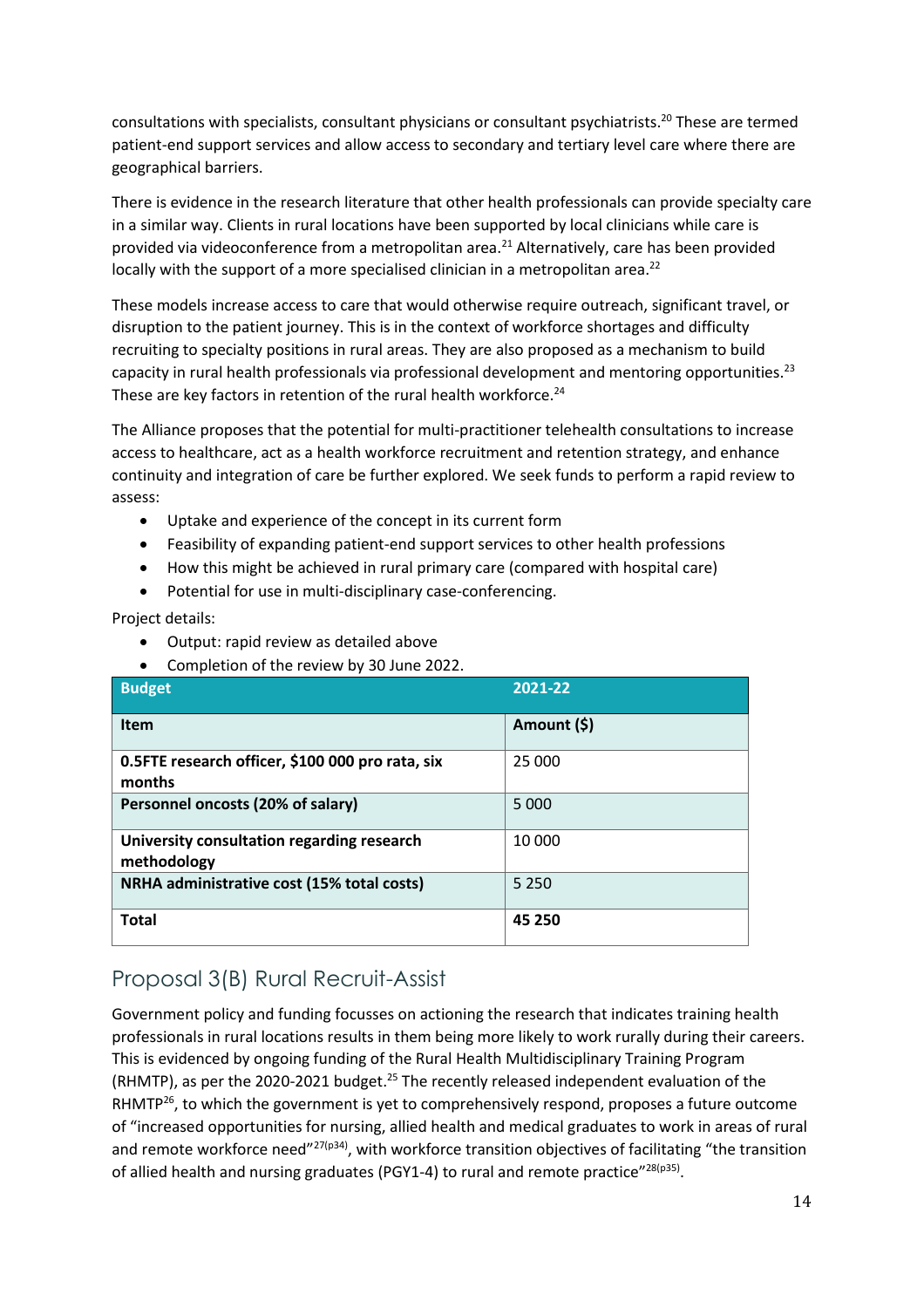Anecdotally, the Alliance is aware of the difficulties rural health professionals and small business owners face when recruiting to vacancies and attempting to retain staff within their organisations, particularly in primary care. This highlights the importance of ensuring there is congruence between rurally trained and interested health professionals and existing vacancies in areas of rural workforce need. Hence, the Alliance proposes partnering with a Rural Clinical School and/or University Department of Rural Health, along with professional bodies and Primary Health Networks as appropriate, to design a pilot project focussed on recruitment of health professionals to primary care outside of major cities.

Research suggests that employment prospects for the partners of health professionals, and educational opportunities for their children, are important barriers to the recruitment of rural doctors. <sup>29</sup> Evidence also indicates that health professionals possess concerns about isolation and career development opportunities.<sup>30</sup> This project would seek to address the implications of this research.

The project would also consider Cosgrave's "Whole-of-person retention improvement framework"<sup>31</sup>. Her framework highlights the importance of workplace, organisation, role and career factors. These include relationships, access to professional development, supervision, mentoring, networking and opportunities for career progression. Her framework also emphasises community and place-based factors, enabling the development of a sense of place, place attachment and belonging-in-place.

This project seeks to translate research findings into practice to improve the recruitment and retention of rural health professionals. The primary aim is to improve connectivity between small health businesses and suitable workforce candidates. The professions of focus would depend on local need. It is anticipated the outcomes of this project, if positive, might then be scalable for use by the state and territory based on rural health workforce agencies.

This pilot would complement the work of Services for Rural and Remote Allied Health, led by Dr Cath Cosgrave, on the "Attract, Connect, Stay Rural Health Workforce Coordinator Project". This existing work focusses on the community and place components of rural workforce retention and is based on a model successfully implemented in Marathon, Ontario, Canada.<sup>32</sup>

Project components:

- Two years, in a defined geographical area
- Fund an employee to deliver program, working directly with health professionals and health businesses on the ground
- Fund an employee at NRHA to plan and set-up the project, develop program materials, manage it prospectively and evaluate
- Develop materials to allow evidence-informed assistance of small businesses to recruit to their vacancies and embed evidence-informed systems and processes to enable retention
- Travel: recruit-assist employee at partner organisation would need to be able to travel to meet with clients face-to-face, with potential overnight stays depending on nature of the geographical region
- Goal: assist businesses to design their advertisements, create positions, develop supports and benefit packages that are evidence informed to assist with recruitment and retention of staff to increase the health workforce in areas of regional, rural and remote workforce need.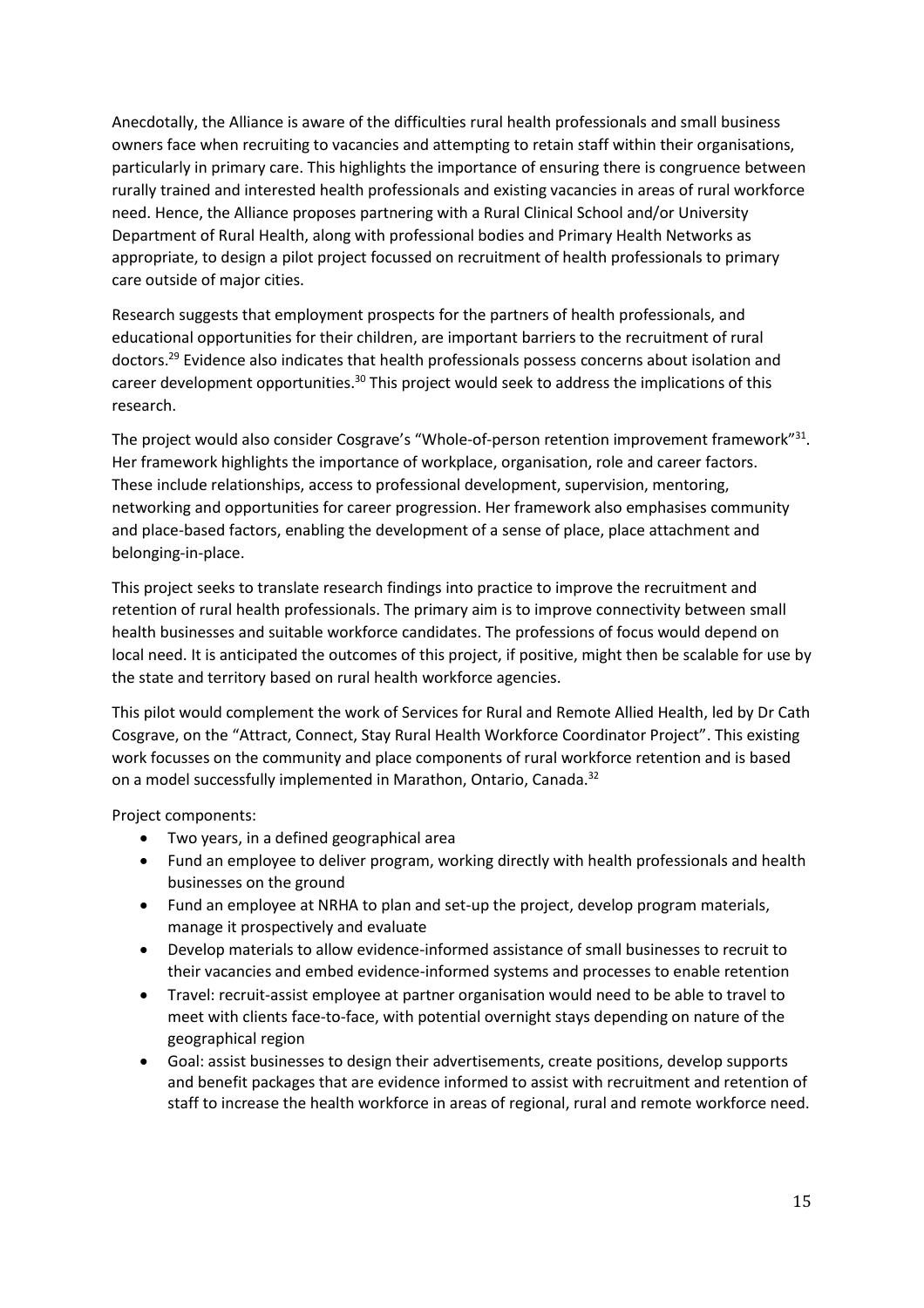| <b>Budget</b>                                         | 2021-22     | 2022-23 |  |
|-------------------------------------------------------|-------------|---------|--|
| Item                                                  | Amount (\$) |         |  |
| 0.6 FTE recruit-assist employee at partner            | 60 000      | 60 000  |  |
| organisation, \$100 000 pro rata, two years           |             |         |  |
| Health professional and business liaison<br>$\bullet$ |             |         |  |
| Research, data collection and reporting               |             |         |  |
| <b>Collaboration with NRHA and RCS/UDRH</b>           |             |         |  |
| where relevant                                        |             |         |  |
| 0.2 FTE research officer at NRHA, \$100 000 pro       | 20 000      | 20 000  |  |
| rata, two years                                       |             |         |  |
| <b>Project planning</b>                               |             |         |  |
| <b>Research and development of materials</b>          |             |         |  |
| <b>Media and communications</b>                       |             |         |  |
| <b>Evaluation</b>                                     |             |         |  |
| Personnel oncosts (20% of total salaries)             | 16 000      | 16 000  |  |
| Travel for recruit-assist employee to meet with       | 10 000      | 10 000  |  |
| health professionals and businesses                   |             |         |  |
| NRHA administrative cost (15% total costs)            | 15 900      | 15 900  |  |
| <b>Total</b>                                          | 121 900     | 121 900 |  |
| <b>Grand total (whole project)</b>                    | 243 800     |         |  |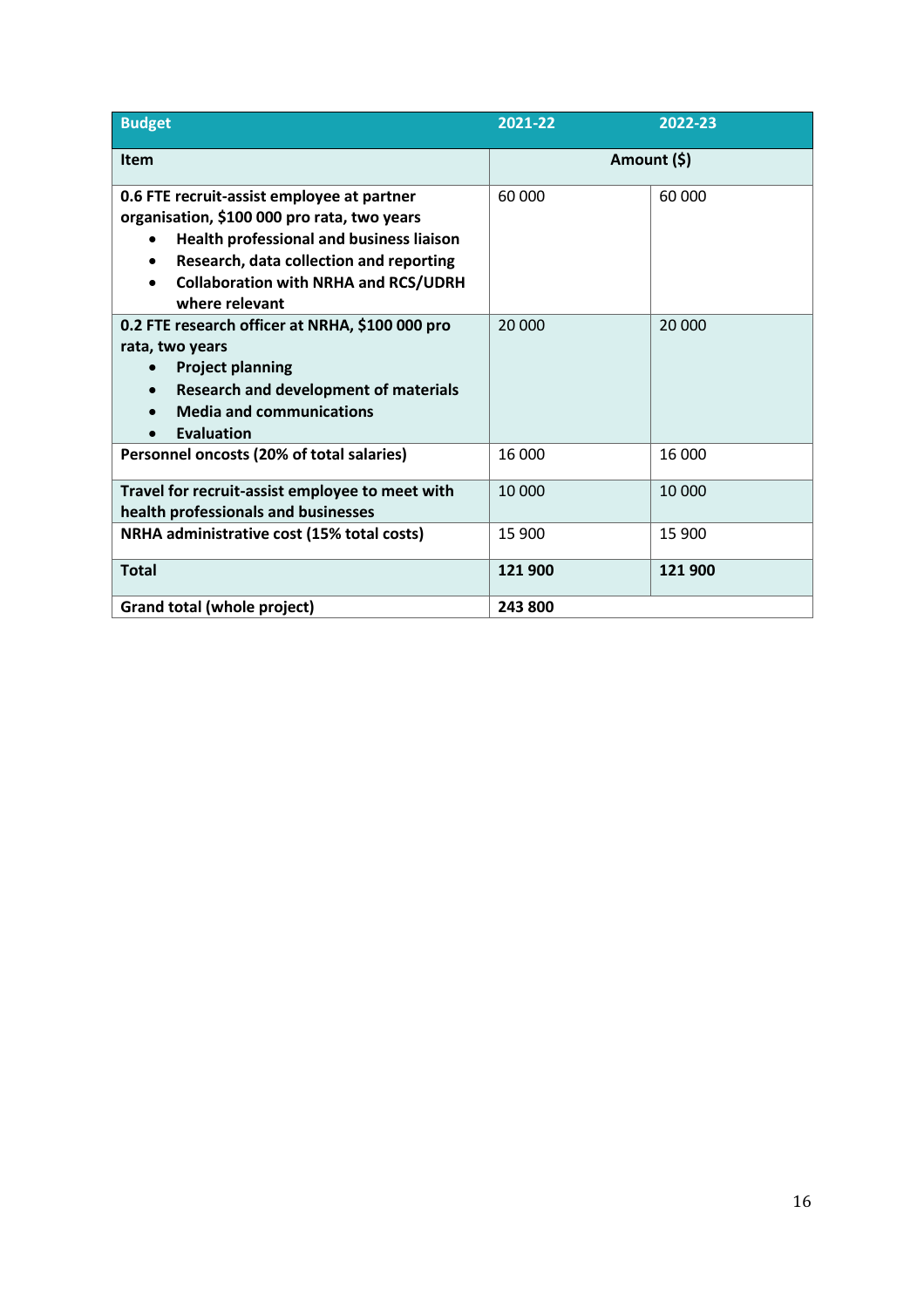### <span id="page-22-0"></span>**References**

<sup>3</sup> Australian Institute of Health and Welfare 2019. Rural & remote health. Cat. no. PHE 255. Canberra: AIHW. Viewed 22 December 2020, https://www.aihw.gov.au/reports/rural-remote-australians/rural-remote-health <sup>4</sup> Australian Institute of Health and Welfare 2019. Rural & remote health. Cat. no. PHE 255. Canberra: AIHW. Viewed 22 December 2020, https://www.aihw.gov.au/reports/rural-remote-australians/rural-remote-health

<sup>5</sup> Australian Institute of Health and Welfare 2000. Australia's Health 2000. Cat. No. AUS 19. Canberra: AIHW Viewed 23 December 2020,<https://www.aihw.gov.au/reports/australias-health/australias-health-2000>

<sup>6</sup> Australian Institute of Health and Welfare 2020. Australia's Health 2020. Canberra: AIHW Viewed 23 December 2020,<https://www.aihw.gov.au/reports-data/australias-health>

<sup>7</sup> Australian Institute of Health and Welfare 2020. Disparities in potentially preventable hospitalisations across Australia: Exploring the data. Cat. no. HPF 51. Canberra: AIHW. Viewed 23 April 2020,

https://www.aihw.gov.au/reports/primary-health-care/disparities-inpotentially-preventable-hospitalisationsexploring-the-data

<sup>8</sup> Australian Institute of Health and Welfare 2020. Rural and remote health. Canberra: AIHW. Viewed 22 December 2020,<https://www.aihw.gov.au/reports/australias-health/rural-and-remote-health>

<sup>9</sup> Australian Institute of health and Welfare 2019. Rural and remote health. Cat. No. PHE255. Canberra: AIHW. Viewed 13 October 2020[, https://www.aihw.gov.au/reports/rural-remote-australians/rural-and-remote-health](https://www.aihw.gov.au/reports/rural-remote-australians/rural-and-remote-health)

<sup>10</sup> Australian Institute of health and Welfare 2020. Rural and remote health. Canberra: AIHW. Viewed 22 December 2020,<https://www.aihw.gov.au/reports/australias-health/rural-and-remote-health>

<sup>11</sup> Australian Institute of Health and Welfare 2020. Aboriginal and Torres Strait Islander Health Performance Framework 2020 summary report. Cat. no. IHPF 2. Canberra: AIHW

<sup>12</sup> Australian Institute of Health and Welfare 2014 Australia's health 2014. Australia's health series no. 14. Cat. no. AUS 178. Canberra: AIHW

<sup>13</sup> Australian Institute of Health and Welfare 2020. Australia's Health 2020. Canberra: AIHW Viewed 5 January 2021,<https://www.aihw.gov.au/reports-data/australias-health>

<sup>14</sup> Australian Institute of Health and Welfare 2000. Australia's Health 2000. Cat. No. AUS 19. Canberra: AIHW Viewed 23 December 2020,<https://www.aihw.gov.au/reports/australias-health/australias-health-2000>

<sup>15</sup> Australian Institute of Health and Welfare 2020. Australia's Health 2020. Canberra: AIHW Viewed 23 December 2020,<https://www.aihw.gov.au/reports-data/australias-health>

<sup>16</sup> Australian Institute of Health and Welfare. Health workforce. Snapshot. 23 July 2020 https://www.aihw.gov.au/reports/australias-health/health-workforce

<sup>17</sup> Rural Doctors Association of Australia. Media Release. 7 December 2020. 60 Minutes and counting...the clock is ticking for rural health

18 Wakerman, J, Humphreys, J S. "Better health in the bush": why we urgently need a national rural and remote health strategy. Med J Aust 2019; 210 (5): doi: 10.5694/mja2.50041 Published online: 25 February 2019

<sup>19</sup> Australian Government Department of Health. The Australian health system.

<https://www.health.gov.au/about-us/the-australian-health-system> <Accessed 5 January 2021> <sup>20</sup> MBS Online. Medicare Benefits Schedule - Note AN.0.67 [Internet]. Canberra, ACT: Australian Government Department of Health. Accessed Jan 2021. [Available from:

<http://www9.health.gov.au/mbs/fullDisplay.cfm?type=note&qt=NoteID&q=AN.0.67#assocItems>

<sup>21</sup> Cottrell, M, Judd, P, Comans, T, Easton, P. and Chang, A.T. Comparing fly-in fly-out and telehealth models for delivering advanced-practice physiotherapy services in regional Queensland: an audit of outcomes and costs. Journal of Telemedicine and Telecare. 2019;0(0):1-7.

 $22$  Gallagher, R, Giles, M, Morison, J, and Henderson, J. Telehealth-based model of care redesign to facilitate local fitting and management of patients with a spinal fracture requiring a thoracic lumbar sacral orthosis in rural hospitals in New South Wales. Aust. J. Rural Health. 2018;26:181-187.

<sup>1</sup> Australian Government Department of Infrastructure, Transport, Regional Development and Communications https://www.regional.gov.au/regional/

<sup>&</sup>lt;sup>2</sup> Wilkins R 2015. The Household, Income and Labour Dynamics in Australia Survey: selected findings from [waves 1 to 12.](https://melbourneinstitute.unimelb.edu.au/__data/assets/pdf_file/0006/2155506/hilda-statreport-2015.pdf) Melbourne: Melbourne Institute of Applied Economic and Social Research.